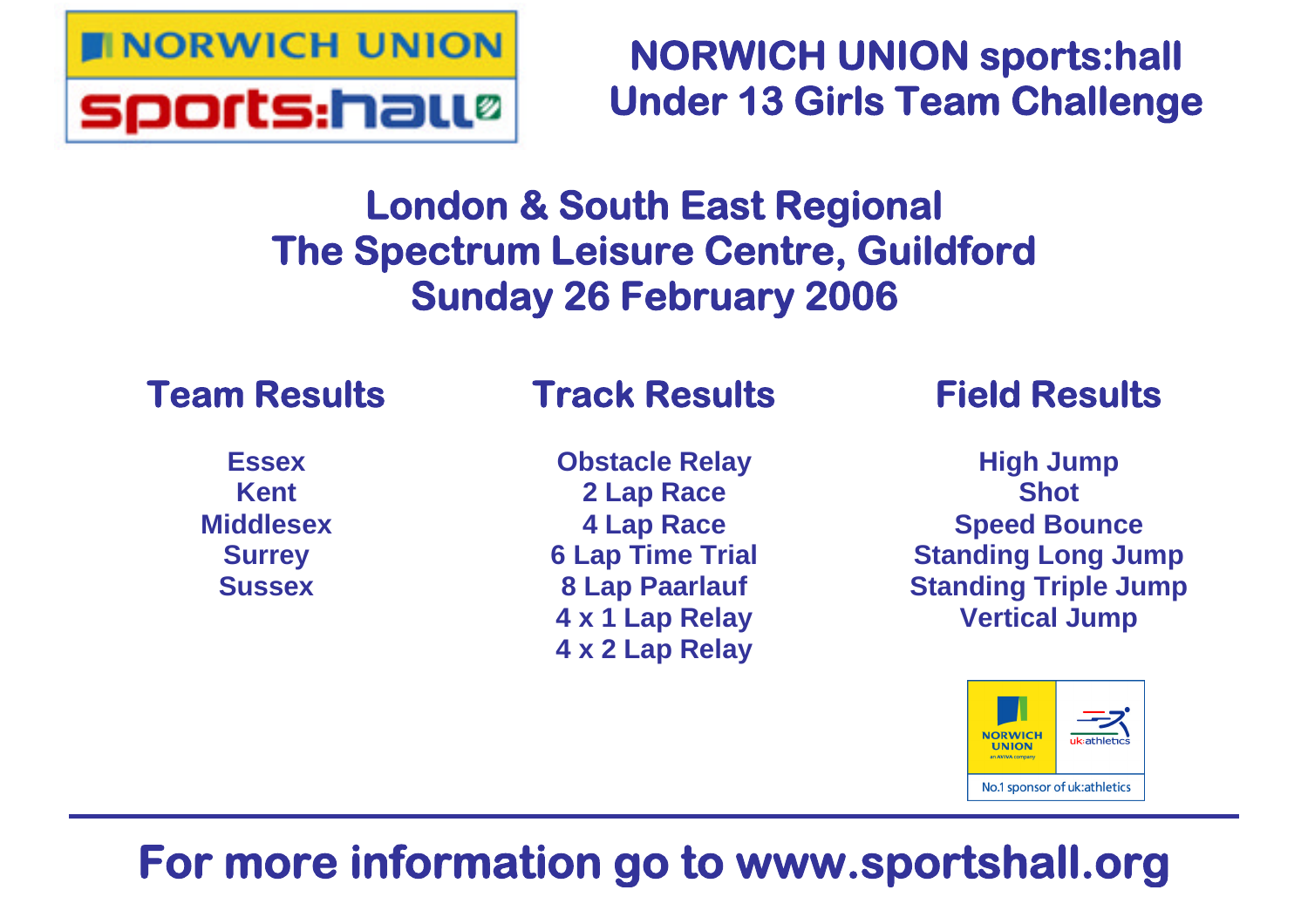## **Competition Results**

|         | <b>Competition:</b><br>NUS-London & South East Regional Under 13 Girls |               |              |    |    |     | <b>Venue:</b> |     |     |     |    |    |           |            |     |     | Date<br>The Spectrum Leisure Complex, Guildford Feb 2006 |
|---------|------------------------------------------------------------------------|---------------|--------------|----|----|-----|---------------|-----|-----|-----|----|----|-----------|------------|-----|-----|----------------------------------------------------------|
| Ranking | Team                                                                   | <b>Colour</b> | <b>Score</b> | ΟR | P8 | 4x1 | 4x2           | 2LR | 4LR | 6LR | HJ | S. | <b>SB</b> | <b>SLJ</b> | STJ | VJ  |                                                          |
|         | Essex                                                                  | orange        | 735          | 70 | 60 | 70  | 70            | 54  | 58  | 42  | 54 | 52 | 48        | 54         | 54  | 49  |                                                          |
|         | Surrey                                                                 | green         | 668          | 60 | 70 | 60  | 60            | 54  | 48  | -54 | 38 | 40 | 34        | 46         | 52  | -52 |                                                          |
|         | Kent                                                                   | navy          | 561          | 50 | 40 | 50  | 50            | 34  | 38  | 33  | 49 | 46 | 51        | 42         | 42  | 36  |                                                          |
|         | Middlesex                                                              | red           | 449          | 40 | 30 | 40  | 40            | 38  | 36  | 35  | 16 | 46 | 30        | 30         | 26  | -42 |                                                          |
|         | Sussex                                                                 | roval         | 439          | 30 | 50 | 30  | 30            | 18  | 30  | 46  | 27 | 26 | 47        | 38         | 36  | 31  |                                                          |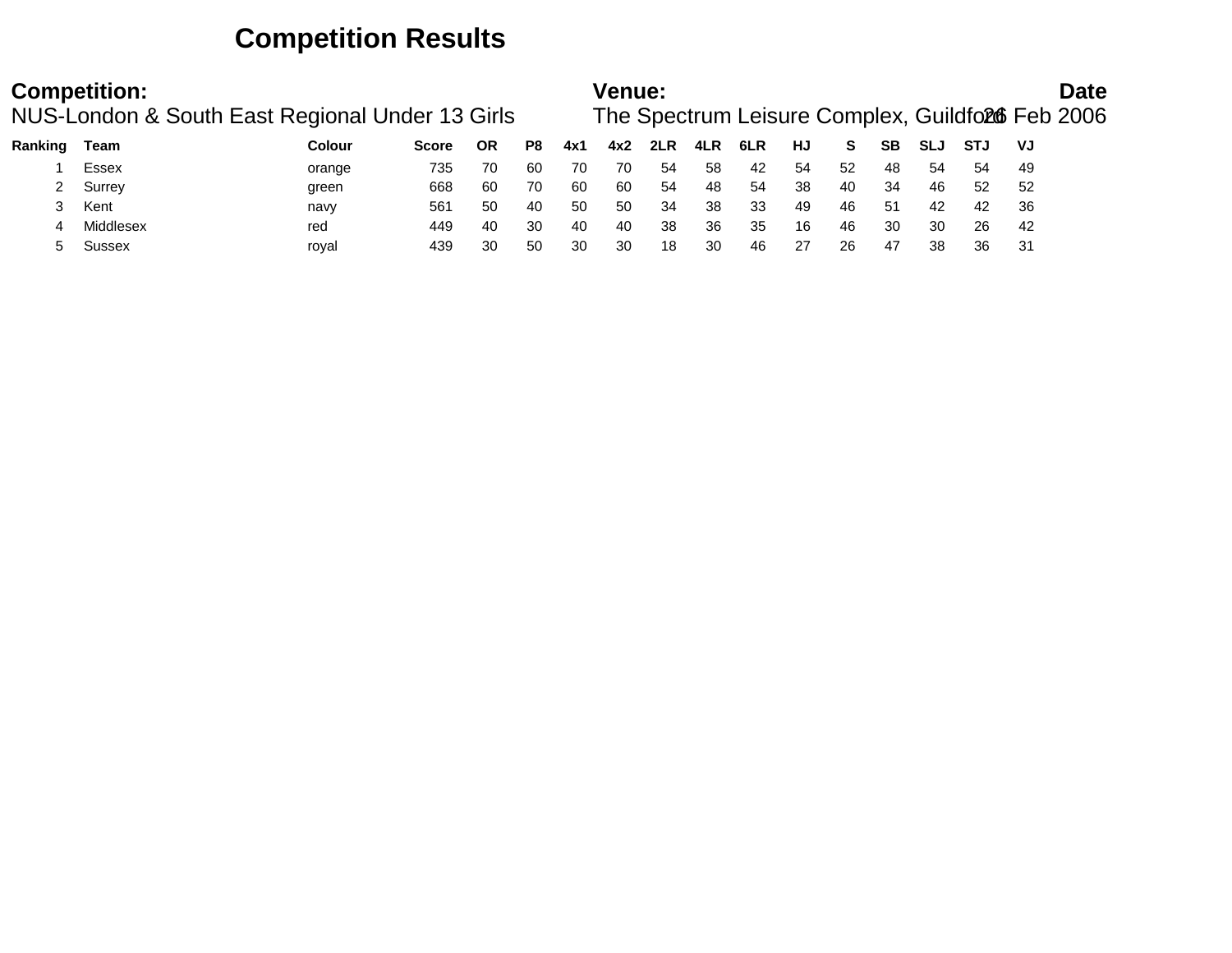## **Team Results Essex (orange)**

|         | <b>Competition:</b> | NUS-London & South East Regional Under 13 Girls |        |              |           |                |     | Venue:            |      |                   |      |       |    |           |            |                     |                | <b>Date</b><br>The Spectrum Leisure Complex, Guildfo26 Feb 2006 |
|---------|---------------------|-------------------------------------------------|--------|--------------|-----------|----------------|-----|-------------------|------|-------------------|------|-------|----|-----------|------------|---------------------|----------------|-----------------------------------------------------------------|
| Ranking | Team                |                                                 | Colour | <b>Score</b> | <b>OR</b> | P <sub>8</sub> | 4x1 | 4x2               | 2LR  | 4LR               | 6LR  | HJ    | S  | <b>SB</b> | <b>SLJ</b> | <b>STJ</b>          | VJ             |                                                                 |
|         | Essex               |                                                 | orange | 735          | 70        | 60             | 70  | 70                | 54   | 58                | 42   | 54    | 52 | 48        | 54         | 54                  | 49             |                                                                 |
| 2       | Surrey              |                                                 | green  | 668          | 60        | 70             | 60  | 60                | 54   | 48                | 54   | 38    | 40 | 34        | 46         | 52                  | 52             |                                                                 |
| 3       | Kent                |                                                 | navy   | 561          | 50        | 40             | 50  | 50                | 34   | 38                | 33   | 49    | 46 | 51        | 42         | 42                  | 36             |                                                                 |
| 4       | Middlesex           |                                                 | red    | 449          | 40        | 30             | 40  | 40                | 38   | 36                | 35   | 16    | 46 | 30        | 30         | 26                  | 42             |                                                                 |
| 5       | Sussex              |                                                 | royal  | 439          | 30        | 50             | 30  | 30                | 18   | 30                | 46   | 27    | 26 | 47        | 38         | 36                  | 31             |                                                                 |
|         | <b>Comp No Name</b> |                                                 |        | <b>Event</b> |           | Perf1          |     | Perf <sub>2</sub> |      | Perf <sub>3</sub> |      | Perf4 |    |           |            | <b>Best Ranking</b> |                | <b>Points</b>                                                   |
|         |                     | Jessica Grainger                                |        | 2LR          |           | 25.9           |     | 25.9              |      |                   |      |       |    | 25.9      |            |                     |                | 30                                                              |
|         |                     | Jessica Grainger                                |        | <b>SLJ</b>   |           | 2.19           |     | 2.19              |      | 2.21              |      | 2.22  |    | 2.22      |            |                     |                | 30                                                              |
|         | 2                   | Maria Okpokiri                                  |        | 4LR          |           | 57.5           |     | 57.9              |      |                   |      |       |    | 57.9      |            |                     |                | 30                                                              |
|         | $\overline{2}$      | Maria Okpokiri                                  |        | S            |           | 7.88           |     |                   | 6.66 |                   | 7.69 | 8.36  |    | 8.36      |            |                     | 4              | 24                                                              |
|         | 3                   | <b>Ailish Wincott</b>                           |        | 4LR          |           | 58.2           |     |                   | 58.3 |                   |      |       |    | 58.3      |            |                     | $\overline{2}$ | 28                                                              |
|         | 3                   | <b>Ailish Wincott</b>                           |        | <b>STJ</b>   |           | 6.32           |     |                   | 6.38 |                   | 6.39 | 6.36  |    | 6.39      |            |                     | 3              | 26                                                              |
|         | 4                   | <b>Rebecca Gibbs</b>                            |        | 2LR          |           | 26.9           |     | 27.4              |      |                   |      |       |    | 27.4      |            |                     | 4              | 24                                                              |
|         | 4                   | Rebecca Gibbs                                   |        | <b>SB</b>    |           |                | 76  |                   |      |                   |      |       |    |           | 76         |                     |                | 18                                                              |
|         | 5                   | <b>Felicity Clarke</b>                          |        | 6LR          |           | 1:34.0         |     |                   |      |                   |      |       |    | 1:34.0    |            |                     | 3              | 26                                                              |
|         | 5                   | <b>Felicity Clarke</b>                          |        | <b>SB</b>    |           |                | 89  |                   |      |                   |      |       |    |           | 89         |                     |                | 30                                                              |
|         | 6                   | <b>Claire Allen</b>                             |        | 6LR          |           | 1:40.9         |     |                   |      |                   |      |       |    | 1:40.9    |            |                     | 8              | 16                                                              |
|         | 6                   | <b>Claire Allen</b>                             |        | VJ           |           |                | 47  |                   | 50   |                   | 49   |       | 49 |           | 50         |                     | $6=$           | 19                                                              |
|         |                     | Glorgia Crosland                                |        | VJ           |           |                | 60  |                   | 59   |                   | 57   |       | 58 |           | 60         |                     |                | 30                                                              |
|         | 8                   | <b>Elizabeth Ridley</b>                         |        | HJ           |           | 1.40           |     |                   |      |                   |      |       |    |           | 1.40       |                     | $1 =$          | 27                                                              |
|         | 9                   | <b>Ellie Beaford</b>                            |        | <b>STJ</b>   |           | 6.35           |     |                   | 6.15 |                   | 6.72 | 6.64  |    | 6.72      |            |                     | $\overline{2}$ | 28                                                              |
|         | 10                  | <b>Eleanor Evans</b>                            |        | HJ           |           | 1.40           |     |                   |      |                   |      |       |    |           | 1.40       |                     | $1 =$          | 27                                                              |
|         | 11                  | Nancy Lebeau                                    |        | <b>SLJ</b>   |           | 2.05           |     | 2.00              |      | 2.01              |      | 2.03  |    | 2.05      |            |                     | 4              | 24                                                              |
|         | 12                  | <b>Maisie Elston</b>                            |        | S            |           | 7.96           |     | 8.31              |      |                   | 8.57 | 8.57  |    | 8.57      |            |                     | $\overline{2}$ | 28                                                              |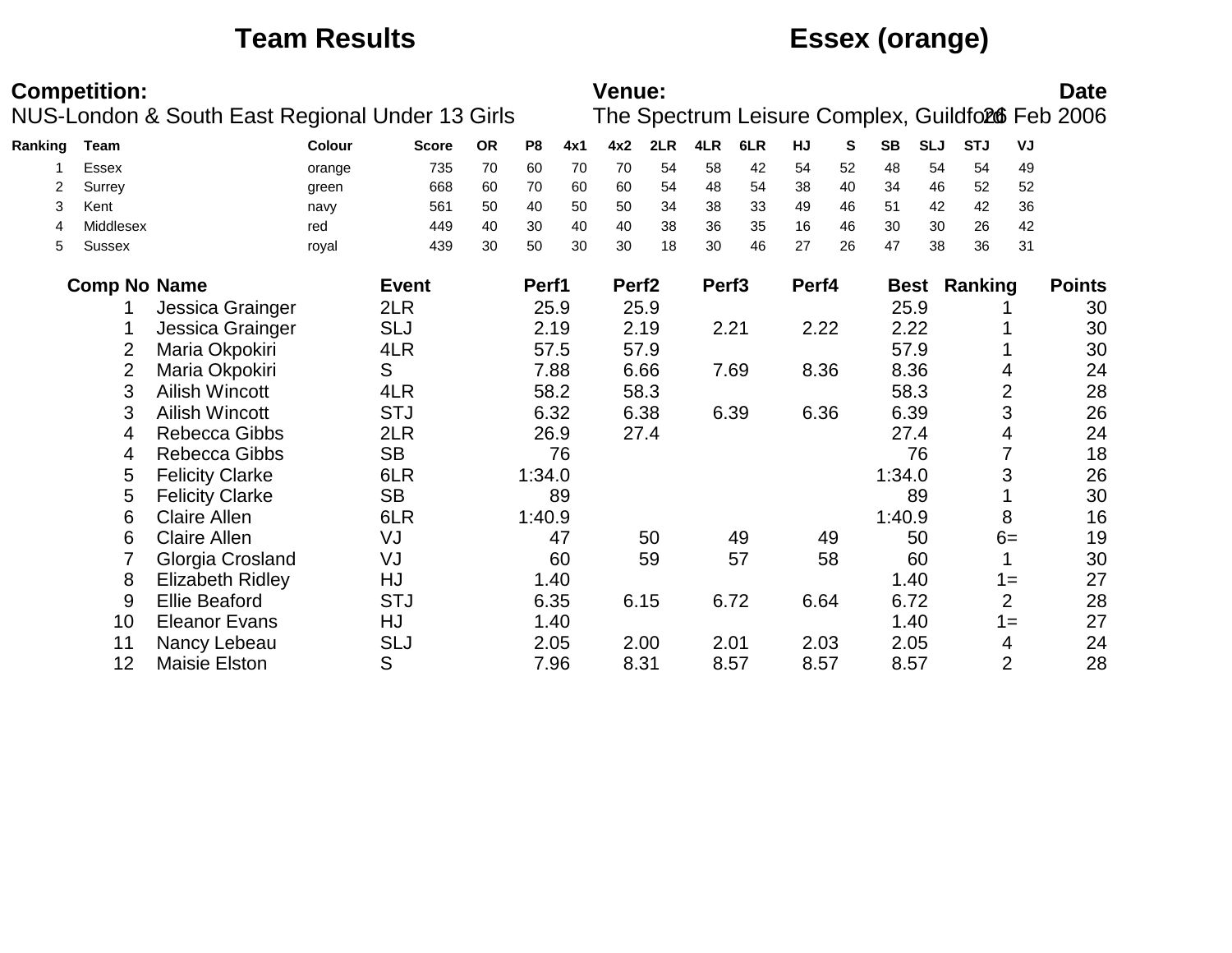# **Team Results Kent (navy)**

|         | <b>Competition:</b> |                                                 |              |           |                |      | <b>Venue:</b>     |      |                   |      |           |    |           |            |                     |                | <b>Date</b>                                      |
|---------|---------------------|-------------------------------------------------|--------------|-----------|----------------|------|-------------------|------|-------------------|------|-----------|----|-----------|------------|---------------------|----------------|--------------------------------------------------|
|         |                     | NUS-London & South East Regional Under 13 Girls |              |           |                |      |                   |      |                   |      |           |    |           |            |                     |                | The Spectrum Leisure Complex, Guildfo26 Feb 2006 |
| Ranking | Team                | Colour                                          | <b>Score</b> | <b>OR</b> | P <sub>8</sub> | 4x1  | 4x2               | 2LR  | 4LR               | 6LR  | <b>HJ</b> | S  | <b>SB</b> | <b>SLJ</b> | <b>STJ</b>          | VJ             |                                                  |
|         | <b>Essex</b>        | orange                                          | 735          | 70        | 60             | 70   | 70                | 54   | 58                | 42   | 54        | 52 | 48        | 54         | 54                  | 49             |                                                  |
| 2       | Surrey              | green                                           | 668          | 60        | 70             | 60   | 60                | 54   | 48                | 54   | 38        | 40 | 34        | 46         | 52                  | 52             |                                                  |
| 3       | Kent                | navy                                            | 561          | 50        | 40             | 50   | 50                | 34   | 38                | 33   | 49        | 46 | 51        | 42         | 42                  | 36             |                                                  |
| 4       | Middlesex           | red                                             | 449          | 40        | 30             | 40   | 40                | 38   | 36                | 35   | 16        | 46 | 30        | 30         | 26                  | 42             |                                                  |
| 5       | <b>Sussex</b>       | royal                                           | 439          | 30        | 50             | 30   | 30                | 18   | 30                | 46   | 27        | 26 | 47        | 38         | 36                  | 31             |                                                  |
|         | <b>Comp No Name</b> |                                                 | <b>Event</b> |           | Perf1          |      | Perf <sub>2</sub> |      | Perf <sub>3</sub> |      | Perf4     |    |           |            | <b>Best Ranking</b> |                | <b>Points</b>                                    |
|         | 13                  | <b>Felicity Gibbons</b>                         | 2LR          |           | 29.2           |      |                   | 0.0  |                   |      |           |    |           | 29.2       |                     | 9              | 14                                               |
|         | 13                  | <b>Felicity Gibbons</b>                         | <b>STJ</b>   |           | 5.72           |      |                   | 5.64 |                   | 5.72 | 5.72      |    |           | 5.72       |                     |                | 18                                               |
|         | 14                  | Anna Lageretabua                                | S            |           | 5.65           |      |                   | 6.07 |                   | 8.38 | 7.46      |    |           | 8.38       |                     | 3              | 26                                               |
|         | 15                  | <b>Bridie Edwards</b>                           | HJ           |           | 1.40           |      |                   |      |                   |      |           |    |           | 1.40       |                     | $1 =$          | 27                                               |
|         | 16                  | <b>Emma Armstrong</b>                           | HJ           |           |                | 1.40 |                   |      |                   |      |           |    |           | 1.40       |                     | 5              | 22                                               |
|         | 17                  | <b>Eleanor Campbell</b>                         | 4LR          |           | 1:00.1         |      |                   | 0.0  |                   |      |           |    | 1:00.1    |            |                     | 7              | 18                                               |
|         | 17                  | <b>Eleanor Campbell</b>                         | <b>STJ</b>   |           | 5.94           |      |                   | 6.05 |                   | 6.18 | 6.25      |    | 6.25      |            |                     | 4              | 24                                               |
|         | 18                  | Zoe Ford                                        | <b>SB</b>    |           |                | 83   |                   |      |                   |      |           |    |           | 83         |                     | $2=$           | 27                                               |
|         | 19                  | Hannah Ridge                                    | <b>SB</b>    |           |                | 82   |                   |      |                   |      |           |    |           | 82         |                     | 4              | 24                                               |
|         | 20                  | <b>Lucy Reid</b>                                | 6LR          |           | 1:37.9         |      |                   |      |                   |      |           |    | 1:37.9    |            |                     | $5=$           | 21                                               |
|         | 20                  | Lucy Reid                                       | VJ           |           |                | 0    |                   | 37   |                   | 42   |           | 41 |           | 42         |                     | 9              | 14                                               |
|         | 21                  | Victoria Packman                                | 6LR          |           | 1:54.3         |      |                   |      |                   |      |           |    | 1:54.3    |            |                     | 10             | 12                                               |
|         | 21                  | Victoria Packman                                | <b>SLJ</b>   |           | 2.04           |      |                   | 2.07 |                   | 2.15 | 2.14      |    |           | 2.15       |                     | $\overline{2}$ | 28                                               |
|         | 22                  | Natalie Hickmott                                | 2LR          |           | 27.0           |      |                   | 0.0  |                   |      |           |    |           | 27.0       |                     | 6              | 20                                               |
|         | 22                  | Natalie Hickmott                                | VJ           |           |                | 51   |                   | 45   |                   | 44   |           | 48 |           | 51         |                     | 5              | 22                                               |
|         | 23                  | Sarah Packman                                   | 4LR          |           | 59.3           |      |                   | 0.0  |                   |      |           |    | 59.3      |            |                     | 6              | 20                                               |
|         | 23                  | Sarah Packman                                   | S            |           | 6.48           |      |                   | 6.32 |                   | 6.58 | 6.70      |    |           | 6.70       |                     | 6              | 20                                               |
|         | 24                  | Sophie Woodward                                 | <b>SLJ</b>   |           | 1.82           |      |                   | 1.89 |                   | 1.86 | 1.85      |    |           | 1.89       |                     | 9              | 14                                               |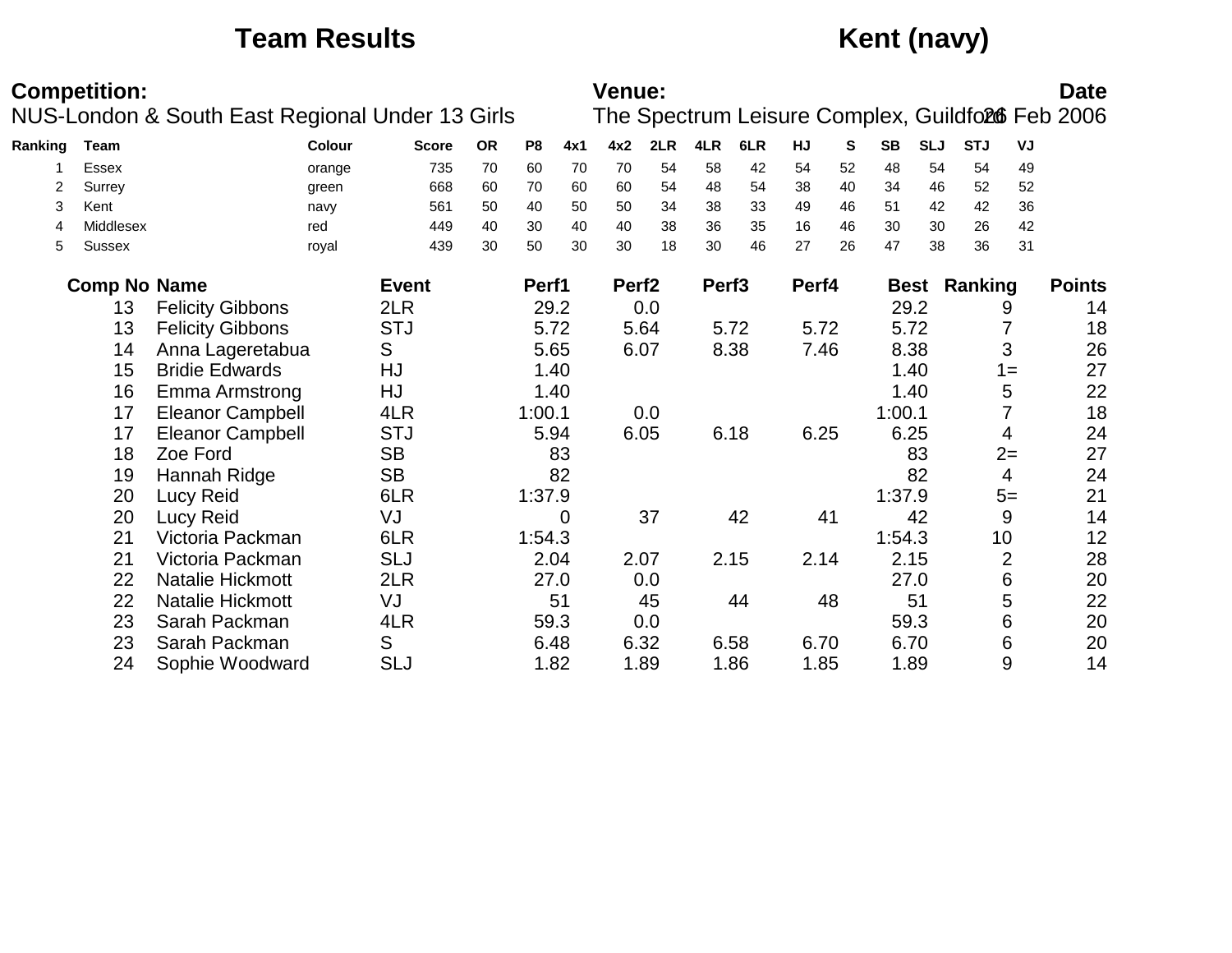## **Team Results Middlesex (red)**

|         | <b>Competition:</b> |                                                 |              |           |                |      | <b>Venue:</b>     |      |                   |      |       |    |           |             |            |      | <b>Date</b>                                      |
|---------|---------------------|-------------------------------------------------|--------------|-----------|----------------|------|-------------------|------|-------------------|------|-------|----|-----------|-------------|------------|------|--------------------------------------------------|
|         |                     | NUS-London & South East Regional Under 13 Girls |              |           |                |      |                   |      |                   |      |       |    |           |             |            |      | The Spectrum Leisure Complex, Guildfo26 Feb 2006 |
| Ranking | Team                | Colour                                          | <b>Score</b> | <b>OR</b> | P <sub>8</sub> | 4x1  | 4x2               | 2LR  | 4LR               | 6LR  | HJ    | S  | <b>SB</b> | <b>SLJ</b>  | <b>STJ</b> | VJ   |                                                  |
|         | <b>Essex</b>        | orange                                          | 735          | 70        | 60             | 70   | 70                | 54   | 58                | 42   | 54    | 52 | 48        | 54          | 54         | 49   |                                                  |
| 2       | Surrey              | green                                           | 668          | 60        | 70             | 60   | 60                | 54   | 48                | 54   | 38    | 40 | 34        | 46          | 52         | 52   |                                                  |
| 3       | Kent                | navy                                            | 561          | 50        | 40             | 50   | 50                | 34   | 38                | 33   | 49    | 46 | 51        | 42          | 42         | 36   |                                                  |
| 4       | Middlesex           | red                                             | 449          | 40        | 30             | 40   | 40                | 38   | 36                | 35   | 16    | 46 | 30        | 30          | 26         | 42   |                                                  |
| 5       | <b>Sussex</b>       | royal                                           | 439          | 30        | 50             | 30   | 30                | 18   | 30                | 46   | 27    | 26 | 47        | 38          | 36         | 31   |                                                  |
|         | <b>Comp No Name</b> |                                                 | <b>Event</b> |           | Perf1          |      | Perf <sub>2</sub> |      | Perf <sub>3</sub> |      | Perf4 |    |           | <b>Best</b> | Ranking    |      | <b>Points</b>                                    |
|         | 25                  | Simone Brown                                    | 6LR          |           | 1:47.0         |      |                   |      |                   |      |       |    | 1:47.0    |             |            | 9    | 14                                               |
|         | 25                  | Simone Brown                                    | <b>SB</b>    |           |                | 68   |                   |      |                   |      |       |    |           | 68          |            | 9    | 14                                               |
|         | 26                  | Sharan Ukeh                                     | 6LR          |           | 1:37.9         |      |                   |      |                   |      |       |    | 1:37.9    |             |            | $5=$ | 21                                               |
|         | 26                  | Sharan Ukeh                                     | HJ           |           |                | 1.15 |                   |      |                   |      |       |    |           | 1.15        |            | 8    | 16                                               |
|         | 27                  | <b>Chantel Agyeibi</b>                          | <b>STJ</b>   |           |                | 5.12 |                   | 5.24 |                   | 5.38 | 5.22  |    |           | 5.38        |            | 9    | 14                                               |
|         | 28                  | Jahmilla Dobson                                 | <b>SLJ</b>   |           |                | 1.93 |                   | 1.88 |                   | 0.00 | 1.89  |    |           | 1.93        |            | 7    | 18                                               |
|         | 29                  | Lisa Frimpong                                   | 2LR          |           |                | 27.9 |                   | 0.0  |                   |      |       |    |           | 27.9        |            | 8    | 16                                               |
|         | 29                  | Lisa Frimpong                                   | S            |           |                | 6.56 |                   | 6.34 |                   | 6.48 | 6.35  |    |           | 6.56        |            | 8    | 16                                               |
|         | 30                  | Maxine Mensah                                   | 4LR          |           |                | 59.0 | 1:00.0            |      |                   |      |       |    | 1:00.0    |             |            | 4    | 24                                               |
|         | 30                  | <b>Maxine Mensah</b>                            | VJ           |           |                | 57   |                   | 57   |                   | 57   |       | 57 |           | 57          |            | 3    | 26                                               |
|         | 31                  | Jade Bennett                                    | HJ           |           |                | 0.00 |                   |      |                   |      |       |    |           | 0.00        |            |      |                                                  |
|         | 32                  | <b>Tracey Anaag</b>                             | 2LR          |           |                | 26.6 |                   | 29.5 |                   |      |       |    |           | 29.5        |            | 5    | 22                                               |
|         | 32                  | <b>Tracey Anaag</b>                             | S            |           |                | 9.28 |                   | 8.29 |                   | 8.18 | 9.73  |    |           | 9.73        |            |      | 30                                               |
|         | 33                  | Claudia Serrao                                  | 4LR          |           | 1:04.4         |      |                   | 0.0  |                   |      |       |    | 1:04.4    |             | 10         |      | 12                                               |
|         | 33                  | Claudia Serrao                                  | VJ           |           |                | 40   |                   | 42   |                   | 45   |       | 35 |           | 45          |            | 8    | 16                                               |
|         | 34                  | Kieshi Dominique-Stewart                        | <b>SLJ</b>   |           |                | 1.58 |                   | 1.71 |                   | 1.69 | 1.83  |    |           | 1.83        | 10         |      | 12                                               |
|         | 35                  | <b>Antoniett Harmon</b>                         | <b>STJ</b>   |           |                | 4.65 |                   | 4.82 |                   | 4.86 | 5.04  |    |           | 5.04        | 10         |      | 12                                               |
|         | 36                  | <b>Phoebe Eshen</b>                             | <b>SB</b>    |           |                | 74   |                   |      |                   |      |       |    |           | 74          |            | 8    | 16                                               |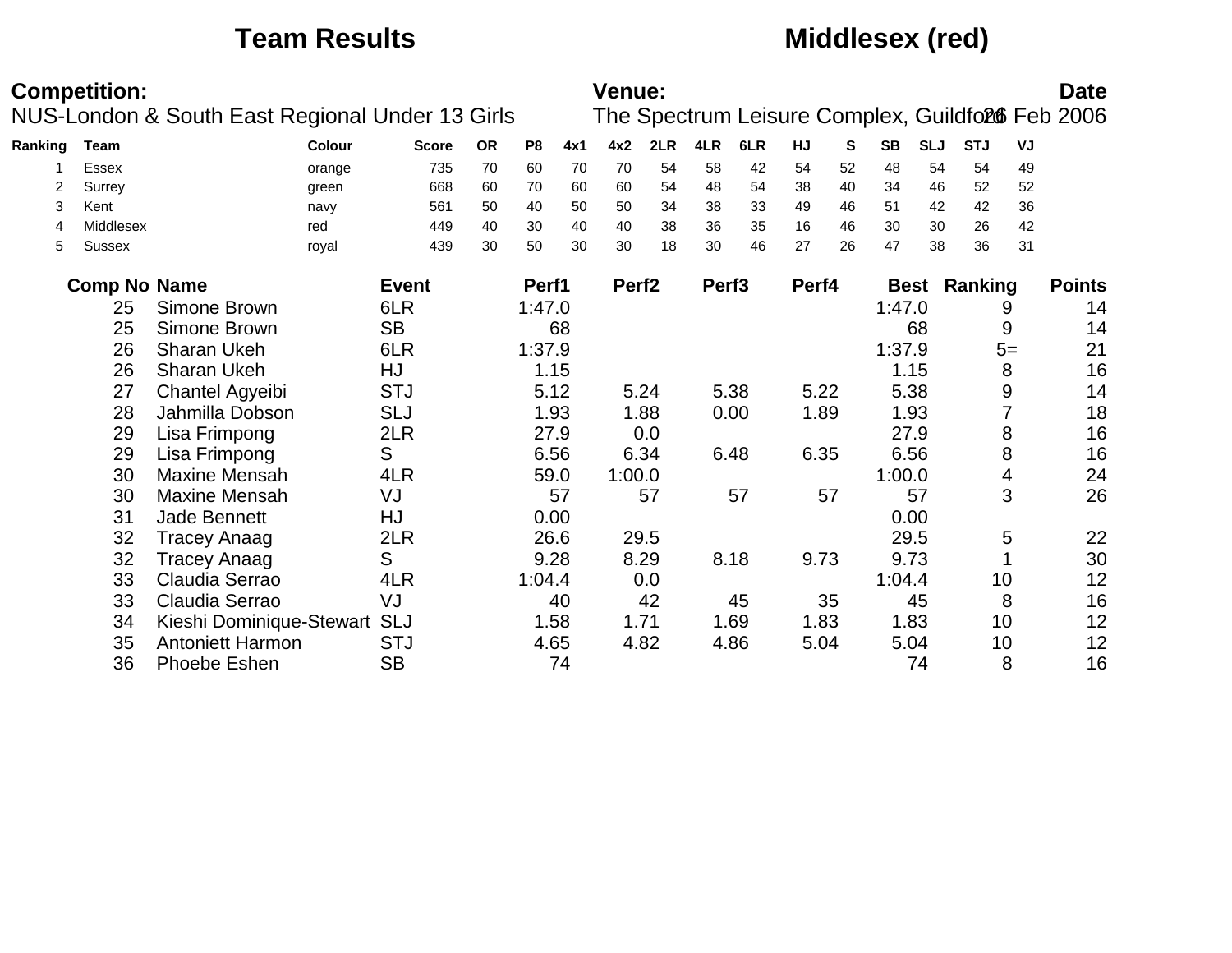# **Team Results Surrey (green)**

|         | <b>Competition:</b> |                                                 |              |           |                |      | Venue:            |      |                   |      |       |    |           |            |                     |    | <b>Date</b>                                      |
|---------|---------------------|-------------------------------------------------|--------------|-----------|----------------|------|-------------------|------|-------------------|------|-------|----|-----------|------------|---------------------|----|--------------------------------------------------|
|         |                     | NUS-London & South East Regional Under 13 Girls |              |           |                |      |                   |      |                   |      |       |    |           |            |                     |    | The Spectrum Leisure Complex, Guildfo26 Feb 2006 |
| Ranking | Team                | <b>Colour</b>                                   | <b>Score</b> | <b>OR</b> | P <sub>8</sub> | 4x1  | 4x2               | 2LR  | 4LR               | 6LR  | HJ    | S  | <b>SB</b> | <b>SLJ</b> | <b>STJ</b>          | VJ |                                                  |
|         | <b>Essex</b>        | orange                                          | 735          | 70        | 60             | 70   | 70                | 54   | 58                | 42   | 54    | 52 | 48        | 54         | 54                  | 49 |                                                  |
| 2       | Surrey              | green                                           | 668          | 60        | 70             | 60   | 60                | 54   | 48                | 54   | 38    | 40 | 34        | 46         | 52                  | 52 |                                                  |
| 3       | Kent                | navy                                            | 561          | 50        | 40             | 50   | 50                | 34   | 38                | 33   | 49    | 46 | 51        | 42         | 42                  | 36 |                                                  |
| 4       | Middlesex           | red                                             | 449          | 40        | 30             | 40   | 40                | 38   | 36                | 35   | 16    | 46 | 30        | 30         | 26                  | 42 |                                                  |
| 5       | Sussex              | royal                                           | 439          | 30        | 50             | 30   | 30                | 18   | 30                | 46   | 27    | 26 | 47        | 38         | 36                  | 31 |                                                  |
|         | <b>Comp No Name</b> |                                                 | <b>Event</b> |           | Perf1          |      | Perf <sub>2</sub> |      | Perf <sub>3</sub> |      | Perf4 |    |           |            | <b>Best Ranking</b> |    | <b>Points</b>                                    |
|         | 37                  | <b>Jessica Collins</b>                          | <b>STJ</b>   |           |                | 5.76 |                   | 6.84 |                   | 6.14 | 6.36  |    | 6.84      |            |                     |    | 30                                               |
|         | 38                  | <b>Christianne Risman</b>                       | VJ           |           |                | 51   |                   | 51   |                   | 50   |       | 52 |           | 52         | 4                   |    | 24                                               |
|         | 39                  | Sophie Small                                    | 2LR          |           |                | 26.6 |                   | 27.0 |                   |      |       |    | 27.0      |            | 3                   |    | 26                                               |
|         | 39                  | Sophie Small                                    | <b>SLJ</b>   |           |                | 2.04 |                   | 2.10 |                   | 2.13 | 0.00  |    |           | 2.13       | 3                   |    | 26                                               |
|         | 40                  | Soracha Healey                                  | 4LR          |           |                | 58.5 |                   | 59.6 |                   |      |       |    |           | 59.6       | 3                   |    | 26                                               |
|         | 40                  | Soracha Healey                                  | <b>SB</b>    |           |                | 66   |                   |      |                   |      |       |    |           | 66         | 10                  |    | 12                                               |
|         | 41                  | <b>Harriet Field</b>                            | 6LR          |           | 1:31.7         |      |                   |      |                   |      |       |    | 1:31.7    |            |                     |    | 30                                               |
|         | 41                  | <b>Harriet Field</b>                            | <b>SB</b>    |           |                | 80   |                   |      |                   |      |       |    |           | 80         | 5                   |    | 22                                               |
|         | 42                  | <b>Hannah Field</b>                             | 4LR          |           |                | 58.8 | 1:00.7            |      |                   |      |       |    | 1:00.7    |            | 5                   |    | 22                                               |
|         | 42                  | <b>Hannah Field</b>                             | <b>SLJ</b>   |           |                | 1.87 |                   | 1.85 |                   | 1.92 | 1.94  |    |           | 1.94       | 6                   |    | 20                                               |
|         | 43                  | Sophie Greenwood                                | HJ           |           |                | 1.25 |                   |      |                   |      |       |    |           | 1.25       |                     |    | 18                                               |
|         | 44                  | <b>Zena Williams</b>                            | VJ           |           |                | 58   |                   | 52   |                   | 53   |       | 56 |           | 58         | $\overline{2}$      |    | 28                                               |
|         | 45                  | Shamilla Simms                                  | 2LR          |           |                | 26.8 |                   | 26.5 |                   |      |       |    | 26.5      |            | $\overline{2}$      |    | 28                                               |
|         | 45                  | Shamilla Simms                                  | <b>STJ</b>   |           |                | 0.00 |                   | 6.00 |                   | 6.14 | 0.00  |    | 6.14      |            | 5                   |    | 22                                               |
|         | 46                  | <b>Emily de Beaux</b>                           | S            |           | 6.87           |      |                   | 7.11 |                   | 6.91 | 7.02  |    | 7.11      |            | 5                   |    | 22                                               |
|         | 47                  | Sarah Waterman                                  | HJ           |           |                | 1.30 |                   |      |                   |      |       |    |           | 1.30       | 6                   |    | 20                                               |
|         | 48                  | Emer Kerr                                       | 6LR          |           | 1:34.2         |      |                   |      |                   |      |       |    | 1:34.2    |            | 4                   |    | 24                                               |
|         | 48                  | <b>Emer Kerr</b>                                | S            |           |                | 5.95 |                   | 6.24 |                   | 6.62 | 6.16  |    | 6.62      |            | 7                   |    | 18                                               |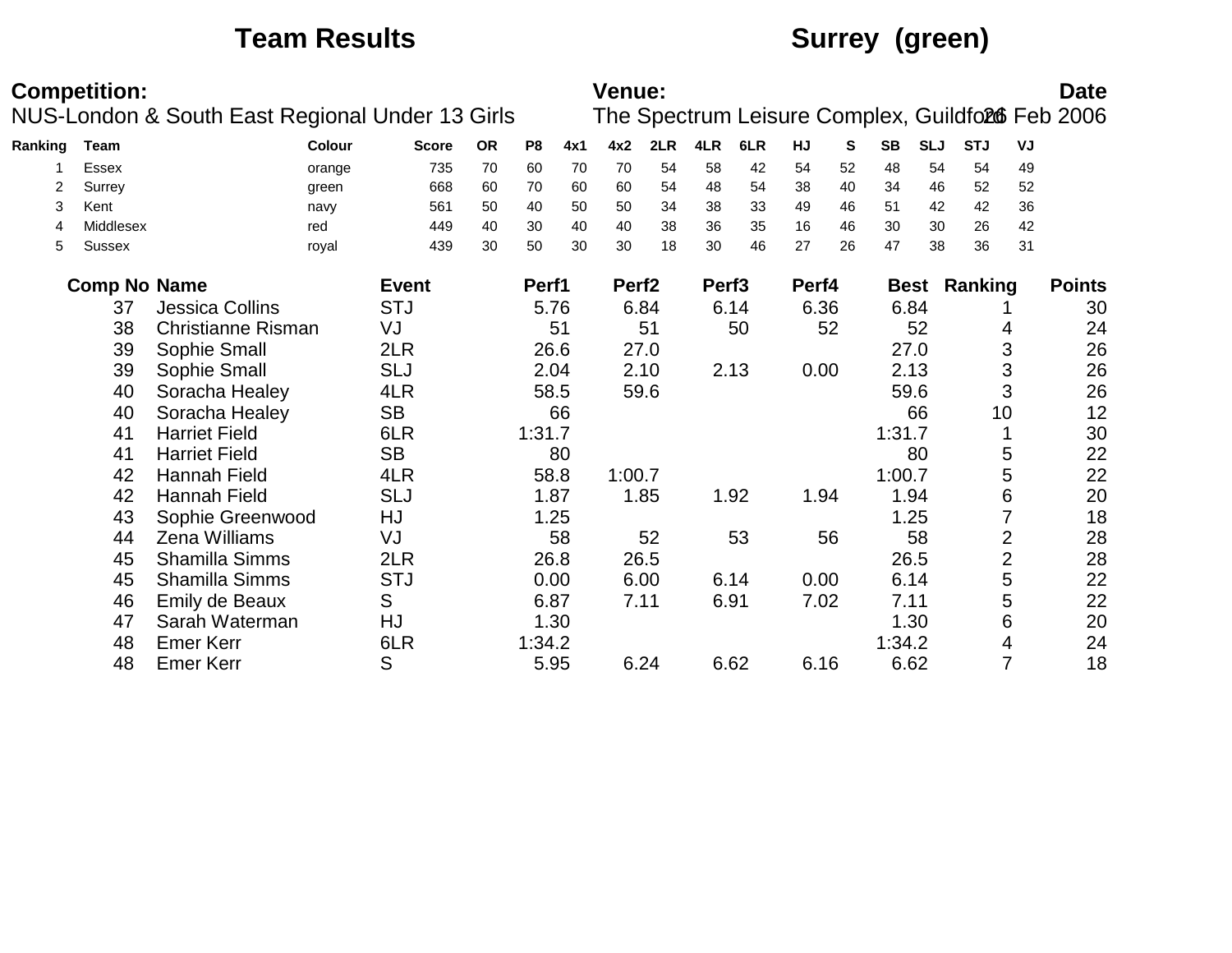# **Team Results Sussex (royal)**

|         | <b>Competition:</b> |                                                 |               |              |           |                |      | Venue:            |      |                   |      |       |    |           |            |                     |                | <b>Date</b>                                      |
|---------|---------------------|-------------------------------------------------|---------------|--------------|-----------|----------------|------|-------------------|------|-------------------|------|-------|----|-----------|------------|---------------------|----------------|--------------------------------------------------|
|         |                     | NUS-London & South East Regional Under 13 Girls |               |              |           |                |      |                   |      |                   |      |       |    |           |            |                     |                | The Spectrum Leisure Complex, Guildfo26 Feb 2006 |
| Ranking | Team                |                                                 | <b>Colour</b> | <b>Score</b> | <b>OR</b> | P <sub>8</sub> | 4x1  | 4x2               | 2LR  | 4LR               | 6LR  | HJ    | S  | <b>SB</b> | <b>SLJ</b> | <b>STJ</b>          | VJ             |                                                  |
|         | <b>Essex</b>        |                                                 | orange        | 735          | 70        | 60             | 70   | 70                | 54   | 58                | 42   | 54    | 52 | 48        | 54         | 54                  | 49             |                                                  |
|         | Surrey              |                                                 | green         | 668          | 60        | 70             | 60   | 60                | 54   | 48                | 54   | 38    | 40 | 34        | 46         | 52                  | 52             |                                                  |
| 3       | Kent                |                                                 | navy          | 561          | 50        | 40             | 50   | 50                | 34   | 38                | 33   | 49    | 46 | 51        | 42         | 42                  | 36             |                                                  |
| 4       | Middlesex           |                                                 | red           | 449          | 40        | 30             | 40   | 40                | 38   | 36                | 35   | 16    | 46 | 30        | 30         | 26                  | 42             |                                                  |
| 5       | <b>Sussex</b>       |                                                 | royal         | 439          | 30        | 50             | 30   | 30                | 18   | 30                | 46   | 27    | 26 | 47        | 38         | 36                  | 31             |                                                  |
|         | <b>Comp No Name</b> |                                                 |               | <b>Event</b> |           | Perf1          |      | Perf <sub>2</sub> |      | Perf <sub>3</sub> |      | Perf4 |    |           |            | <b>Best Ranking</b> |                | <b>Points</b>                                    |
|         | 49                  | Ranae Jessop                                    |               | <b>SLJ</b>   |           |                | 1.88 |                   | 1.81 |                   | 1.72 | 1.93  |    | 1.93      |            |                     | 8              | 16                                               |
|         | 50                  | <b>Star Collar</b>                              |               | 2LR          |           |                | 27.7 |                   | 0.0  |                   |      |       |    | 27.7      |            |                     |                | 18                                               |
|         | 50                  | <b>Star Collar</b>                              |               | S            |           | 6.22           |      | 6.11              |      |                   | 6.41 | 6.56  |    | 6.56      |            |                     | 9              | 14                                               |
|         | 51                  | Sophie Rodger                                   |               | 4LR          |           | 1:00.6         |      |                   | 0.0  |                   |      |       |    | 1:00.6    |            |                     | 8              | 16                                               |
|         | 51                  | Sophie Rodger                                   |               | <b>STJ</b>   |           | 5.45           |      |                   | 5.44 |                   | 5.42 | 5.51  |    | 5.51      |            |                     | 8              | 16                                               |
|         | 52                  | <b>Grace O'Reilly</b>                           |               | 4LR          |           | 1:01.6         |      |                   | 0.0  |                   |      |       |    | 1:01.6    |            |                     | 9              | 14                                               |
|         | 53                  | Ella Cooper                                     |               | 6LR          |           | 1:32.9         |      |                   |      |                   |      |       |    | 1:32.9    |            |                     | $\overline{2}$ | 28                                               |
|         | 53                  | Ella Cooper                                     |               | <b>SB</b>    |           |                | 83   |                   |      |                   |      |       |    |           | 83         |                     | $2=$           | 27                                               |
|         | 54                  | Philippa Wilson                                 |               | 6LR          |           | 1:38.6         |      |                   |      |                   |      |       |    | 1:38.6    |            |                     | 7              | 18                                               |
|         | 54                  | Philippa Wilson                                 |               | HJ           |           |                | 1.40 |                   |      |                   |      |       |    | 1.40      |            |                     | $1 =$          | 27                                               |
|         | 55                  | <b>Becky Harman</b>                             |               | VJ           |           |                | 41   |                   | 37   |                   | 39   |       | 39 |           | 41         |                     | 10             | 12                                               |
|         | 56                  | <b>Lucy Bushell</b>                             |               | <b>SB</b>    |           |                | 77   |                   |      |                   |      |       |    |           | 77         |                     | 6              | 20                                               |
|         | 57                  | Jo Pannell                                      |               | S            |           | 6.00           |      |                   | 6.04 |                   | 6.19 | 6.44  |    | 6.44      |            |                     | 10             | 12                                               |
|         | 58                  | Joanna Morgan                                   |               | VJ           |           |                | 49   |                   | 47   |                   | 49   |       | 50 |           | 50         |                     | $6=$           | 19                                               |
|         | 59                  | <b>Vicky Platt</b>                              |               | <b>SLJ</b>   |           |                | 1.98 |                   | 2.00 |                   | 2.00 | 1.94  |    | 2.00      |            |                     | 5              | 22                                               |
|         | 60                  | Katie Carmichael                                |               | <b>STJ</b>   |           |                | 5.90 |                   | 5.95 |                   | 6.13 | 5.99  |    | 6.13      |            |                     | 6              | 20                                               |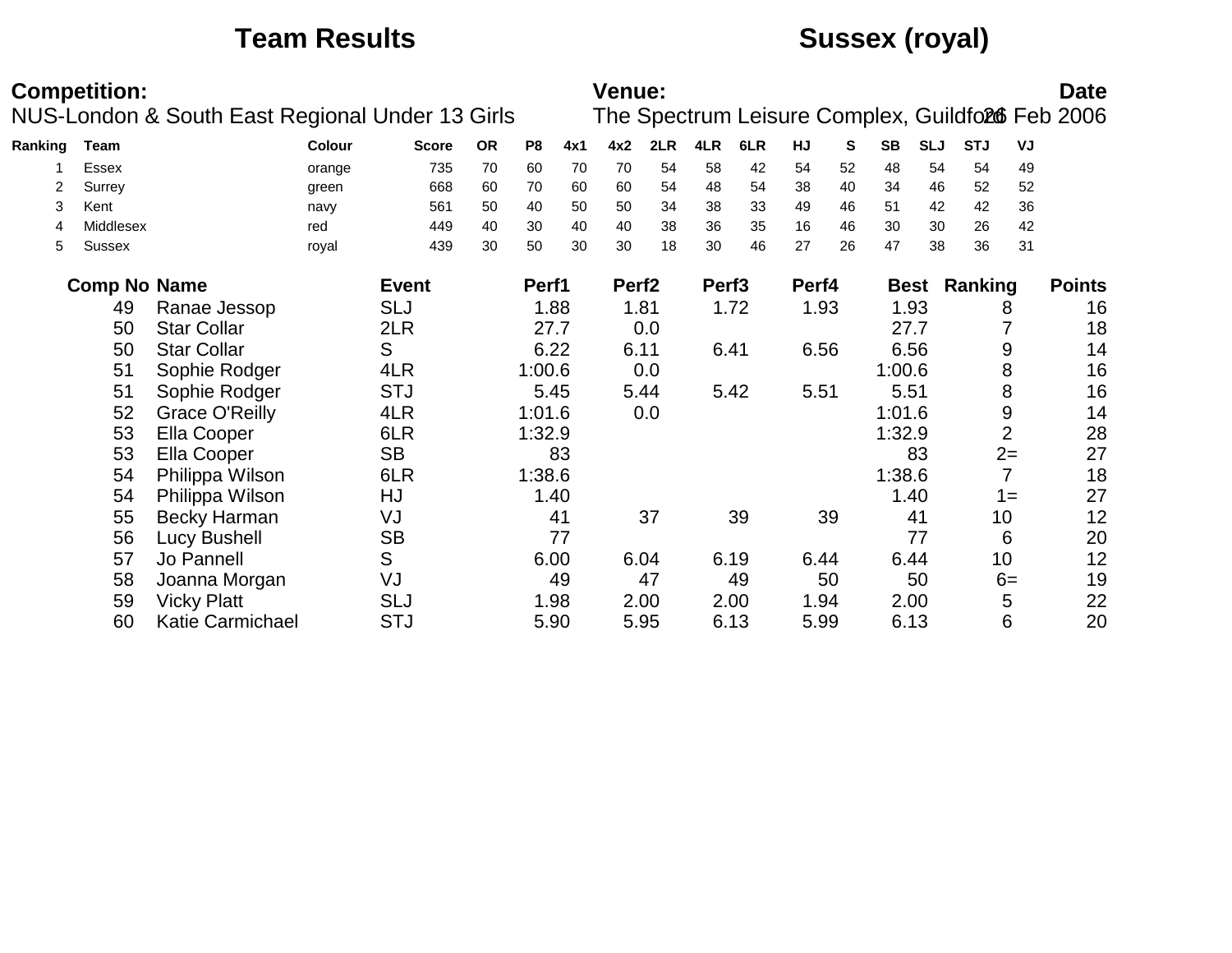### **Event Official Results Sheet Obstacle Relay**

# **Competition:**<br>**Date**<br>NUS-London & South East Regional Under 13 Girls The Spectrum Leisure Complex, Guildfoll Feb 2006

The Spectrum Leisure Complex, Guildford6 Feb 2006

| <b>Ranking Code Team</b> |    |           | <b>Colour</b> | Heat   | Final | <b>Performance</b> | <b>Points</b> |
|--------------------------|----|-----------|---------------|--------|-------|--------------------|---------------|
|                          | 01 | Essex     | orange        | 1:24.0 | 0.0   | 1:24.0             | 70            |
| 2                        | 04 | Surrey    | green         | 1:25.2 | 0.0   | 1:25.2             | 60            |
|                          | 02 | Kent      | navy          | 1:26.8 | 0.0   | 1:26.8             | 50            |
| 4                        | 03 | Middlesex | red           | 1:32.0 | 0.0   | 1:32.0             | 40            |
|                          | 05 | Sussex    | royal         | 1:37.0 | 0.0   | 1:37.0             | 30            |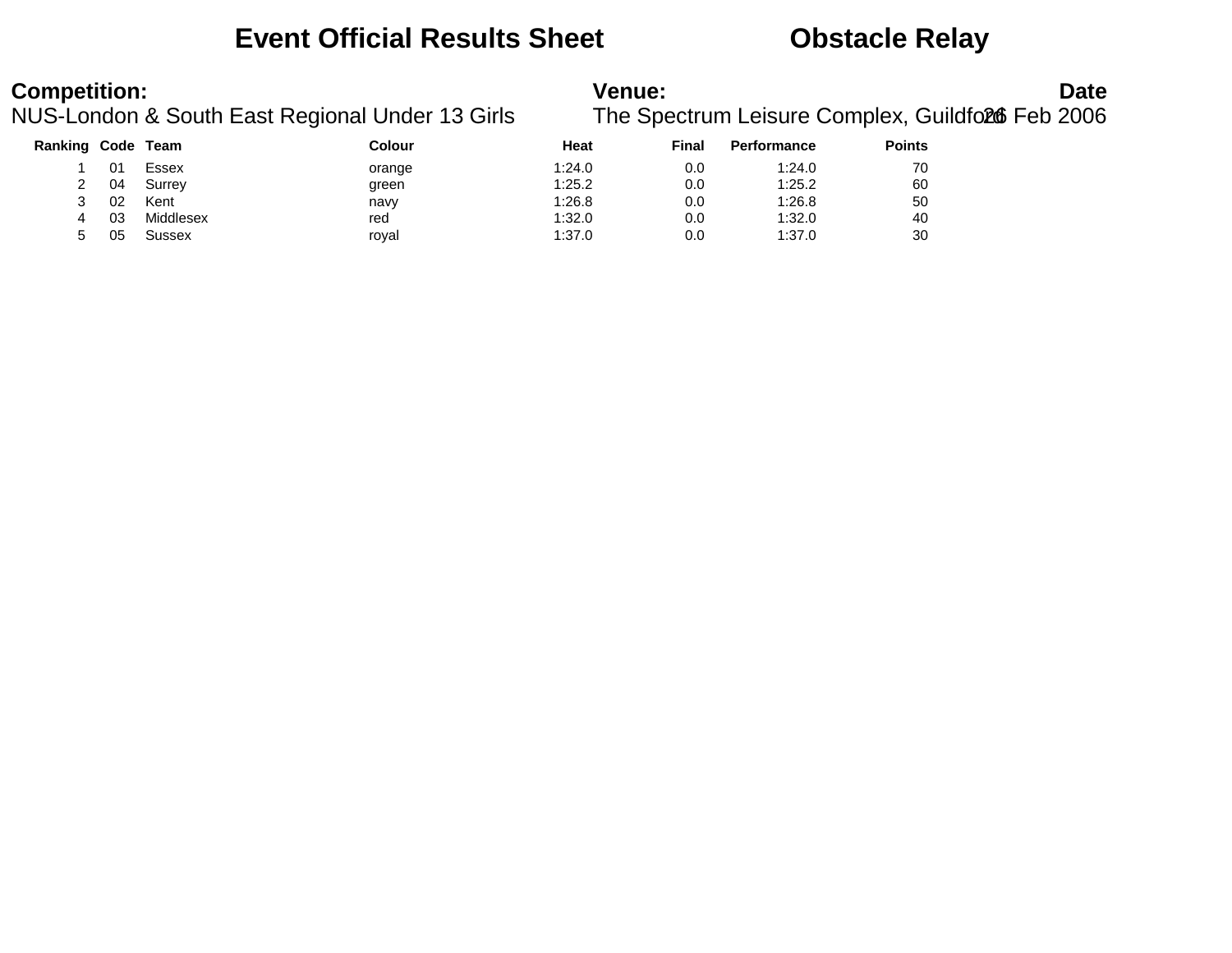### **Results Sheet 2 Lap Race**

| Ranking      |              | Team      |               | <b>Colour</b> |                     | <b>Points</b> |             |               |
|--------------|--------------|-----------|---------------|---------------|---------------------|---------------|-------------|---------------|
|              | $1 =$        | Essex     |               | orange        |                     | 54            |             |               |
|              | $1 =$        | Surrey    |               | green         |                     | 54            |             |               |
| 3            |              | Middlesex |               | red           |                     | 38            |             |               |
| 4            |              | Kent      |               | navy          |                     | 34            |             |               |
| 5            |              | Sussex    |               | royal         |                     | 18            |             |               |
| Ranking Team |              |           | <b>Colour</b> |               | <b>BibNo Name</b>   |               | <b>Best</b> | <b>Points</b> |
|              | Essex        |           | orange        |               | 1 Jessica Grainger  |               | 25.9        | 30            |
| $\mathbf{2}$ | Surrey       |           | green         |               | 45 Shamilla Simms   |               | 26.5        | 28            |
| 3            | Surrey       |           | green         |               | 39 Sophie Small     |               | 27.0        | 26            |
| 4            | <b>Essex</b> |           | orange        |               | 4 Rebecca Gibbs     |               | 27.4        | 24            |
| 5            | Middlesex    |           | red           |               | 32 Tracey Anaag     |               | 29.5        | 22            |
| 6            | Kent         |           | navy          |               | 22 Natalie Hickmott |               | 27.0        | 20            |
|              | Sussex       |           | royal         |               | 50 Star Collar      |               | 27.7        | 18            |
| 8            | Middlesex    |           | red           |               | 29 Lisa Frimpong    |               | 27.9        | 16            |
| 9            | Kent         |           | navy          |               | 13 Felicity Gibbons |               | 29.2        | 14            |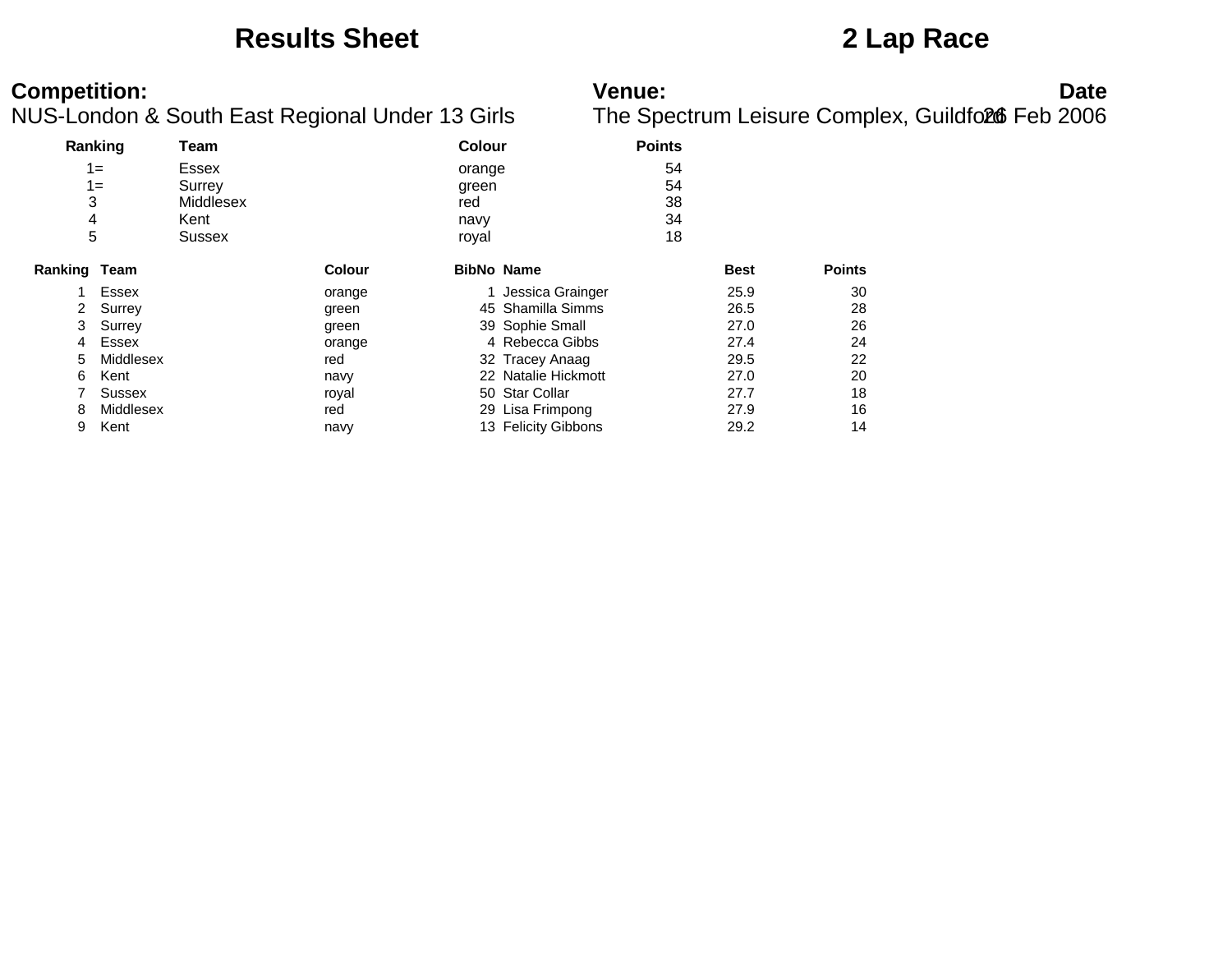### **Results Sheet 4 Lap Race**

| Ranking        |           | Team         |               | Colour            |                     | <b>Points</b> |             |               |
|----------------|-----------|--------------|---------------|-------------------|---------------------|---------------|-------------|---------------|
|                |           | <b>Essex</b> |               | orange            |                     | 58            |             |               |
| $\overline{c}$ |           | Surrey       |               | green             |                     | 48            |             |               |
| 3              |           | Kent         |               | navy              |                     | 38            |             |               |
| 4              |           | Middlesex    |               | red               |                     | 36            |             |               |
| 5              |           | Sussex       |               | royal             |                     | 30            |             |               |
| Ranking Team   |           |              | <b>Colour</b> | <b>BibNo Name</b> |                     |               | <b>Best</b> | <b>Points</b> |
|                | Essex     |              | orange        |                   | 2 Maria Okpokiri    |               | 57.9        | 30            |
| 2              | Essex     |              | orange        |                   | 3 Ailish Wincott    |               | 58.3        | 28            |
| 3              | Surrey    |              | green         |                   | 40 Soracha Healey   |               | 59.6        | 26            |
| 4              | Middlesex |              | red           |                   | 30 Maxine Mensah    |               | 1:00.0      | 24            |
| 5              | Surrey    |              | green         |                   | 42 Hannah Field     |               | 1:00.7      | 22            |
| 6              | Kent      |              | navy          |                   | 23 Sarah Packman    |               | 59.3        | 20            |
|                | Kent      |              | navy          |                   | 17 Eleanor Campbell |               | 1:00.1      | 18            |
| 8              | Sussex    |              | royal         |                   | 51 Sophie Rodger    |               | 1:00.6      | 16            |
| 9              | Sussex    |              | royal         |                   | 52 Grace O'Reilly   |               | 1:01.6      | 14            |
| 10             | Middlesex |              | red           |                   | 33 Claudia Serrao   |               | 1:04.4      | 12            |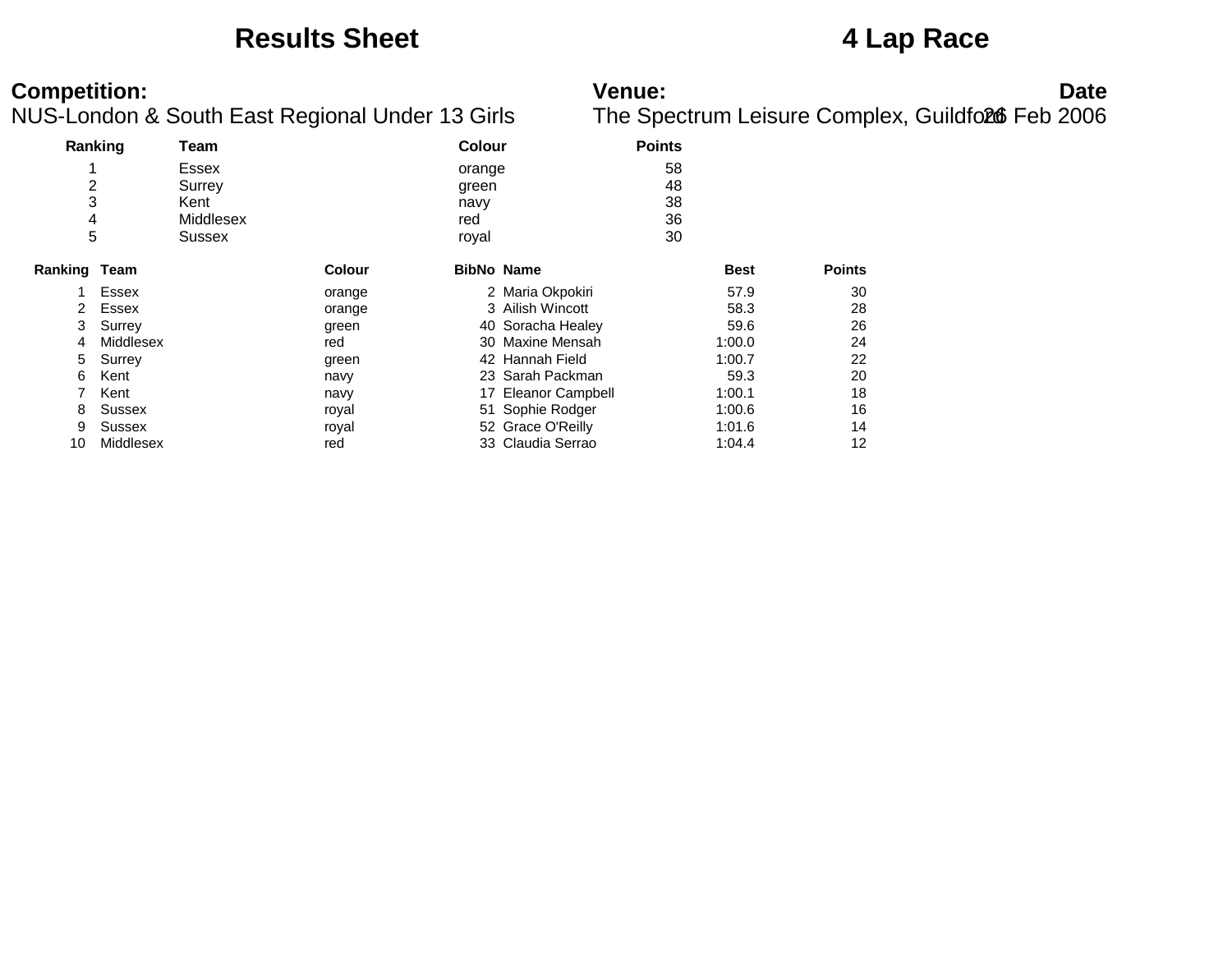### **Results Sheet 6 Lap Time Trial**

| Ranking               |           | Team                                           |               | <b>Colour</b>                           |                    | <b>Points</b>              |             |               |
|-----------------------|-----------|------------------------------------------------|---------------|-----------------------------------------|--------------------|----------------------------|-------------|---------------|
| 4<br>2<br>3<br>4<br>5 |           | Surrey<br>Sussex<br>Essex<br>Middlesex<br>Kent |               | green<br>royal<br>orange<br>red<br>navy |                    | 54<br>46<br>42<br>35<br>33 |             |               |
| Ranking Team          |           |                                                | <b>Colour</b> | <b>BibNo Name</b>                       |                    |                            | <b>Best</b> | <b>Points</b> |
|                       | Surrey    |                                                | green         |                                         | 41 Harriet Field   |                            | 1:31.7      | 30            |
| 2                     | Sussex    |                                                | royal         |                                         | 53 Ella Cooper     |                            | 1:32.9      | 28            |
| 3                     | Essex     |                                                | orange        |                                         | 5 Felicity Clarke  |                            | 1:34.0      | 26            |
| 4                     | Surrey    |                                                | green         |                                         | 48 Emer Kerr       |                            | 1:34.2      | 24            |
| $5=$                  | Kent      |                                                | navy          |                                         | 20 Lucy Reid       |                            | 1:37.9      | 21            |
| $5=$                  | Middlesex |                                                | red           |                                         | 26 Sharan Ukeh     |                            | 1:37.9      | 21            |
|                       | Sussex    |                                                | royal         |                                         | 54 Philippa Wilson |                            | 1:38.6      | 18            |
| 8                     | Essex     |                                                | orange        |                                         | 6 Claire Allen     |                            | 1:40.9      | 16            |
| 9                     | Middlesex |                                                | red           |                                         | 25 Simone Brown    |                            | 1:47.0      | 14            |
| 10                    | Kent      |                                                | navy          | 21                                      | Victoria Packman   |                            | 1:54.3      | 12            |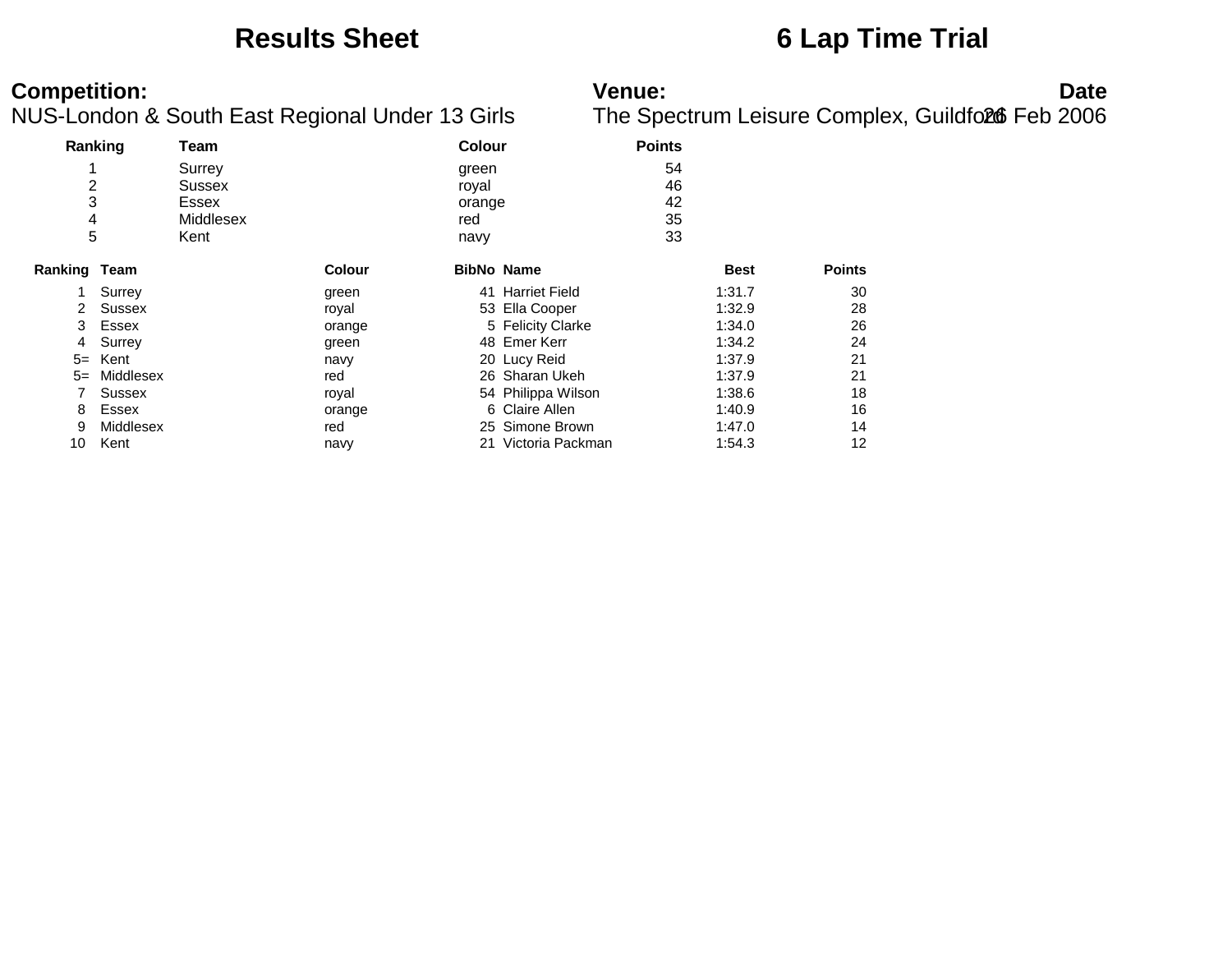### **Event Official Results Sheet 8 Lap Paarlauf**

# **Competition:**<br>**Date**<br>NUS-London & South East Regional Under 13 Girls The Spectrum Leisure Complex, Guildfoll Feb 2006

The Spectrum Leisure Complex, Guildford6 Feb 2006

| Ranking Code Team |     |           | Colour | Heat   | Final | <b>Performance</b> | <b>Points</b> |
|-------------------|-----|-----------|--------|--------|-------|--------------------|---------------|
|                   | 04  | Surrey    | green  | 1:54.6 | 0.0   | 1:54.6             | 70            |
|                   | -01 | Essex     | orange | 1:57.9 | 0.0   | 1:57.9             | 60            |
|                   | 05  | Sussex    | royal  | 1:58.5 | 0.0   | 1:58.5             | 50            |
| 4                 | 02  | Kent      | navy   | 2:02.3 | 0.0   | 2:02.3             | 40            |
| 5                 | 03  | Middlesex | red    | 2:10.3 | 0.0   | 2:10.3             | 30            |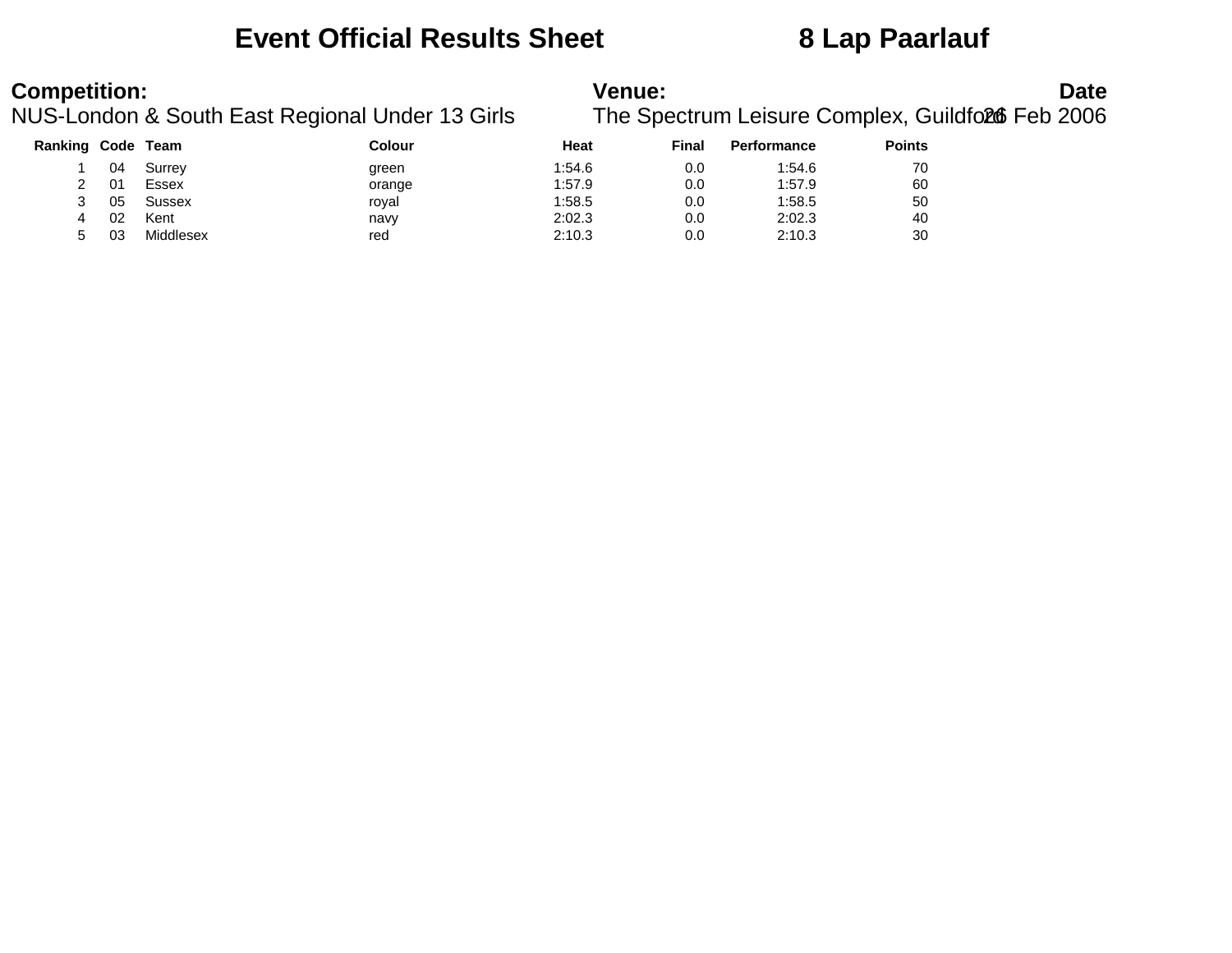### **Event Official Results Sheet 4 x 1 Lap Relay**

| Ranking | Code | Team          | Colour | Heat | <b>Final</b> | <b>Performance</b> | <b>Points</b> |
|---------|------|---------------|--------|------|--------------|--------------------|---------------|
|         |      | Essex         | orange | 53.0 | 0.0          | 53.0               | 70            |
|         | 04   | Surrey        | green  | 53.3 | 0.0          | 53.3               | 60            |
|         | 02   | Kent          | navv   | 55.6 | 0.0          | 55.6               | 50            |
| 4       | 03   | Middlesex     | red    | 55.6 | 0.0          | 55.6               | 40            |
| 5       | 05   | <b>Sussex</b> | royal  | 59.4 | 0.0          | 59.4               | 30            |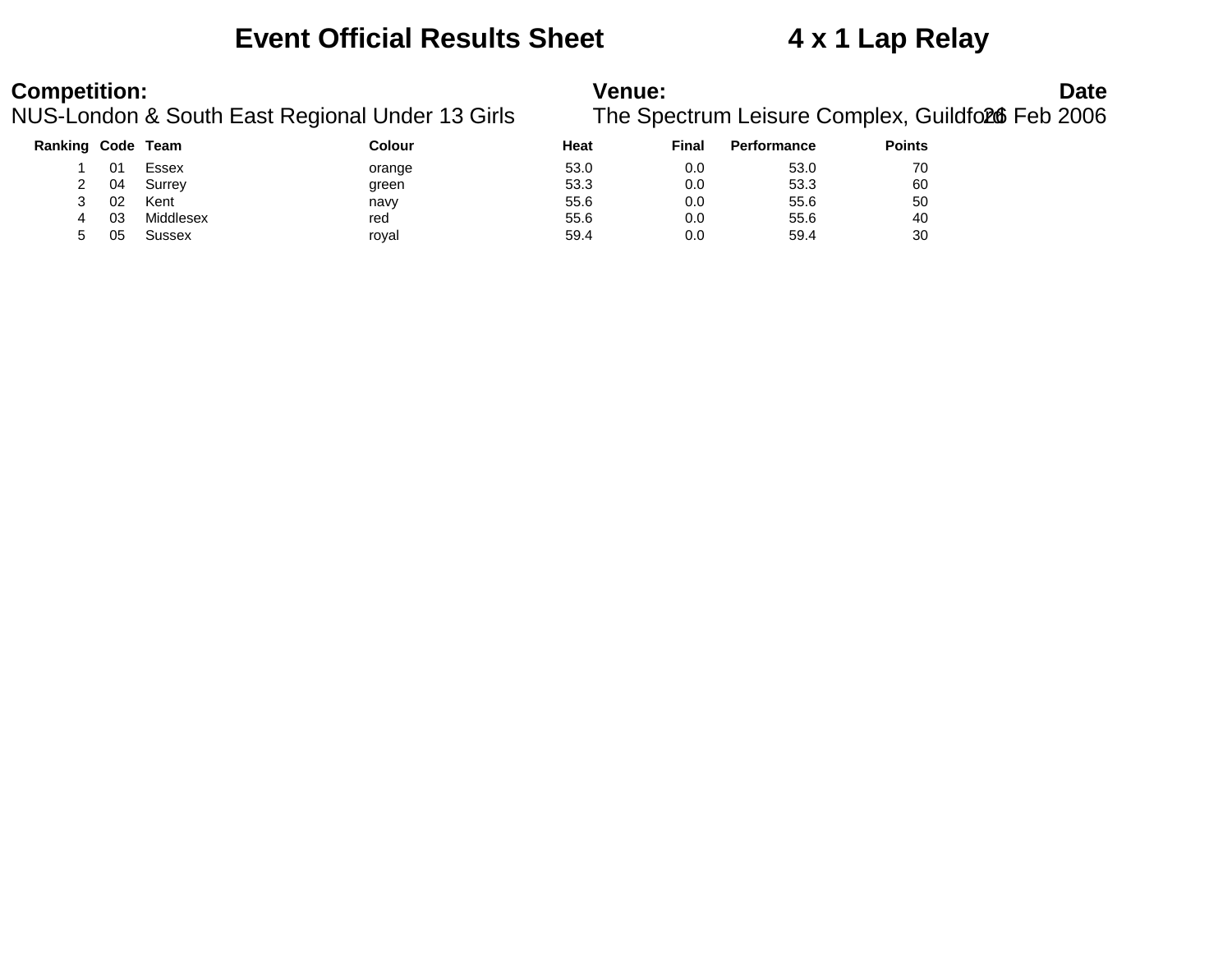### **Event Official Results Sheet 4 x 2 Lap Relay**

# **Competition:**<br>**Date**<br>NUS-London & South East Regional Under 13 Girls The Spectrum Leisure Complex, Guildfoll Feb 2006

# The Spectrum Leisure Complex, Guildford6 Feb 2006

| Ranking Code Team |    |           | Colour | Heat   | Final | <b>Performance</b> | <b>Points</b> |
|-------------------|----|-----------|--------|--------|-------|--------------------|---------------|
|                   | 01 | Essex     | orange | 1:45.7 | 0.0   | 1:45.7             | 70            |
| 2                 | 04 | Surrey    | green  | 1:50.0 | 0.0   | 1:50.0             | 60            |
| ن                 | 02 | Kent      | navy   | 1:51.5 | 0.0   | 1:51.5             | 50            |
| 4                 | 03 | Middlesex | red    | 1:51.7 | 0.0   | 1:51.7             | 40            |
| 5                 | 05 | Sussex    | royal  | 1:55.2 | 0.0   | 1:55.2             | 30            |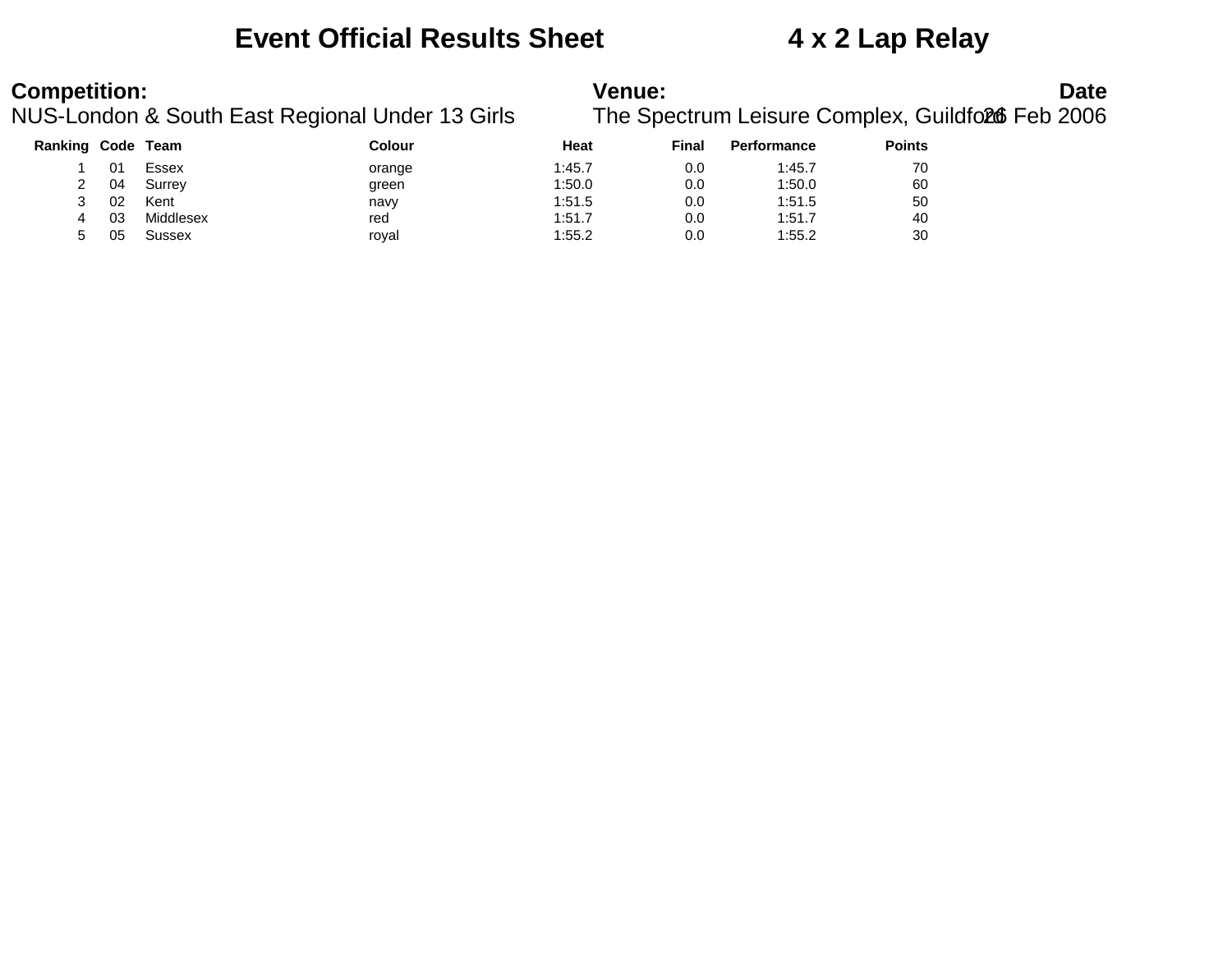### **Results Sheet High Jump**

| Ranking      |              | Team      |               | <b>Colour</b> |                     | <b>Points</b> |             |               |
|--------------|--------------|-----------|---------------|---------------|---------------------|---------------|-------------|---------------|
|              |              | Essex     |               | orange        |                     | 54            |             |               |
| 2            |              | Kent      |               | navy          |                     | 49            |             |               |
| 3            |              | Surrey    |               | green         |                     | 38            |             |               |
| 4            |              | Sussex    |               | royal         |                     | 27            |             |               |
| 5            |              | Middlesex |               | red           |                     | 16            |             |               |
| Ranking Team |              |           | <b>Colour</b> |               | <b>BibNo Name</b>   |               | <b>Best</b> | <b>Points</b> |
|              | $1 =$ Essex  |           | orange        |               | 8 Elizabeth Ridley  |               | 1.40        | 27            |
|              | $1 =$ Essex  |           | orange        |               | 10 Eleanor Evans    |               | 1.40        | 27            |
| $1 =$        | Kent         |           | navy          |               | 15 Bridie Edwards   |               | 1.40        | 27            |
|              | $1 =$ Sussex |           | royal         |               | 54 Philippa Wilson  |               | 1.40        | 27            |
| 5            | Kent         |           | navy          |               | 16 Emma Armstrong   |               | 1.40        | 22            |
| 6            | Surrey       |           | green         |               | 47 Sarah Waterman   |               | 1.30        | 20            |
|              | Surrey       |           | green         |               | 43 Sophie Greenwood |               | 1.25        | 18            |
| 8            | Middlesex    |           | red           |               | 26 Sharan Ukeh      |               | 1.15        | 16            |
|              | Middlesex    |           | red           |               | 31 Jade Bennett     |               | 0.00        | 0             |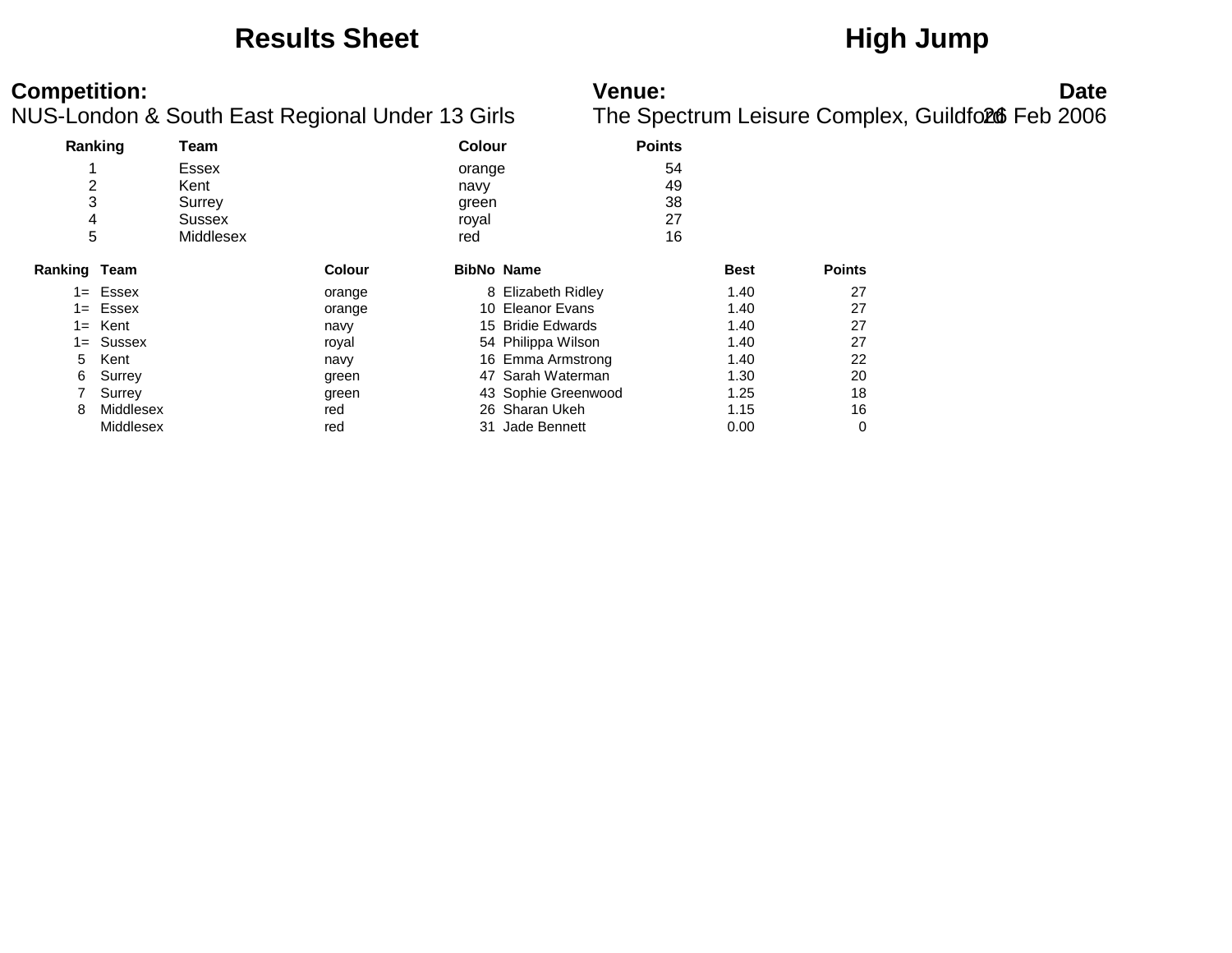### **Results Sheet Shot**

| Ranking             |           | Team                       |               | <b>Colour</b>         |                     | <b>Points</b>  |             |               |
|---------------------|-----------|----------------------------|---------------|-----------------------|---------------------|----------------|-------------|---------------|
| $2=$<br>$2=$        |           | Essex<br>Kent<br>Middlesex |               | orange<br>navy<br>red |                     | 52<br>46<br>46 |             |               |
| 4<br>5              |           | Surrey<br>Sussex           |               | green<br>royal        |                     | 40<br>26       |             |               |
| <b>Ranking Team</b> |           |                            | <b>Colour</b> |                       | <b>BibNo Name</b>   |                | <b>Best</b> | <b>Points</b> |
|                     | Middlesex |                            | red           |                       | 32 Tracey Anaag     |                | 9.73        | 30            |
| 2                   | Essex     |                            | orange        |                       | 12 Maisie Elston    |                | 8.57        | 28            |
| 3                   | Kent      |                            | navy          |                       | 14 Anna Lageretabua |                | 8.38        | 26            |
| 4                   | Essex     |                            | orange        |                       | 2 Maria Okpokiri    |                | 8.36        | 24            |
| 5                   | Surrey    |                            | green         |                       | 46 Emily de Beaux   |                | 7.11        | 22            |
| 6                   | Kent      |                            | navy          |                       | 23 Sarah Packman    |                | 6.70        | 20            |
|                     | Surrey    |                            | green         |                       | 48 Emer Kerr        |                | 6.62        | 18            |
| 8                   | Middlesex |                            | red           |                       | 29 Lisa Frimpong    |                | 6.56        | 16            |
| 9                   | Sussex    |                            | royal         |                       | 50 Star Collar      |                | 6.56        | 14            |
| 10                  | Sussex    |                            | royal         |                       | 57 Jo Pannell       |                | 6.44        | 12            |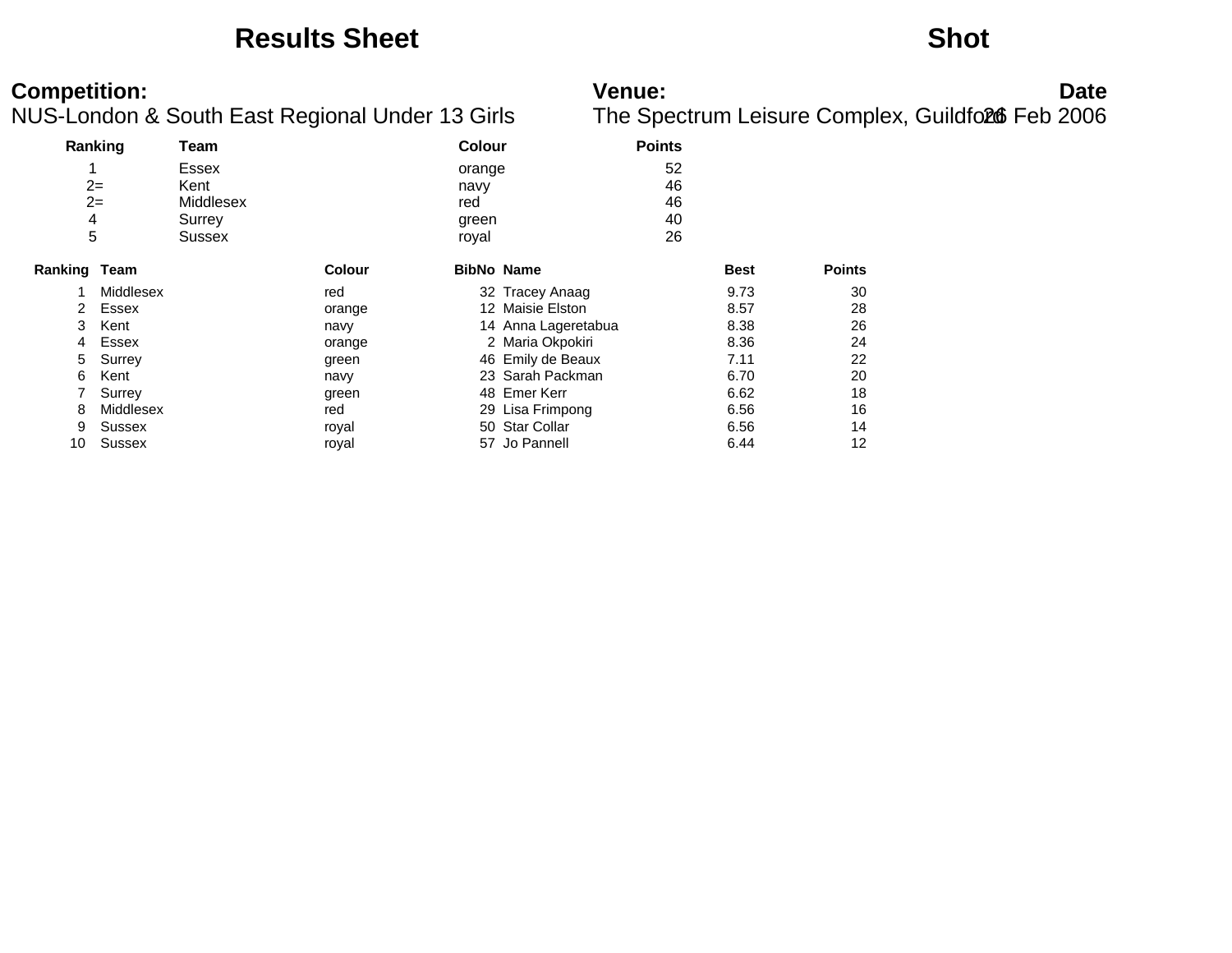### **Results Sheet Speed Bounce**

| Ranking      |              | Team      |               | <b>Colour</b>     |                   | <b>Points</b> |              |               |
|--------------|--------------|-----------|---------------|-------------------|-------------------|---------------|--------------|---------------|
|              |              | Kent      | navy          |                   |                   | 51            |              |               |
| 2            |              | Essex     |               | orange            |                   | 48            |              |               |
| 3            |              | Sussex    |               | royal             |                   | 47            |              |               |
| 4            |              | Surrey    |               | green             |                   | 34            |              |               |
| 5            |              | Middlesex |               | red               |                   | 30            |              |               |
| Ranking Team |              |           | <b>Colour</b> | <b>BibNo Name</b> |                   |               | <b>Total</b> | <b>Points</b> |
|              | Essex        |           | orange        |                   | 5 Felicity Clarke |               | 89           | 30            |
| $2=$         | Kent         |           | navy          |                   | 18 Zoe Ford       |               | 83           | 27            |
| $2=$         | Sussex       |           | royal         |                   | 53 Ella Cooper    |               | 83           | 27            |
| 4            | Kent         |           | navy          |                   | 19 Hannah Ridge   |               | 82           | 24            |
| 5            | Surrey       |           | green         |                   | 41 Harriet Field  |               | 80           | 22            |
| 6            | Sussex       |           | royal         |                   | 56 Lucy Bushell   |               | 77           | 20            |
|              | <b>Essex</b> |           | orange        |                   | 4 Rebecca Gibbs   |               | 76           | 18            |
| 8            | Middlesex    |           | red           |                   | 36 Phoebe Eshen   |               | 74           | 16            |
| 9            | Middlesex    |           | red           |                   | 25 Simone Brown   |               | 68           | 14            |
| 10           | Surrey       |           | green         |                   | 40 Soracha Healey |               | 66           | 12            |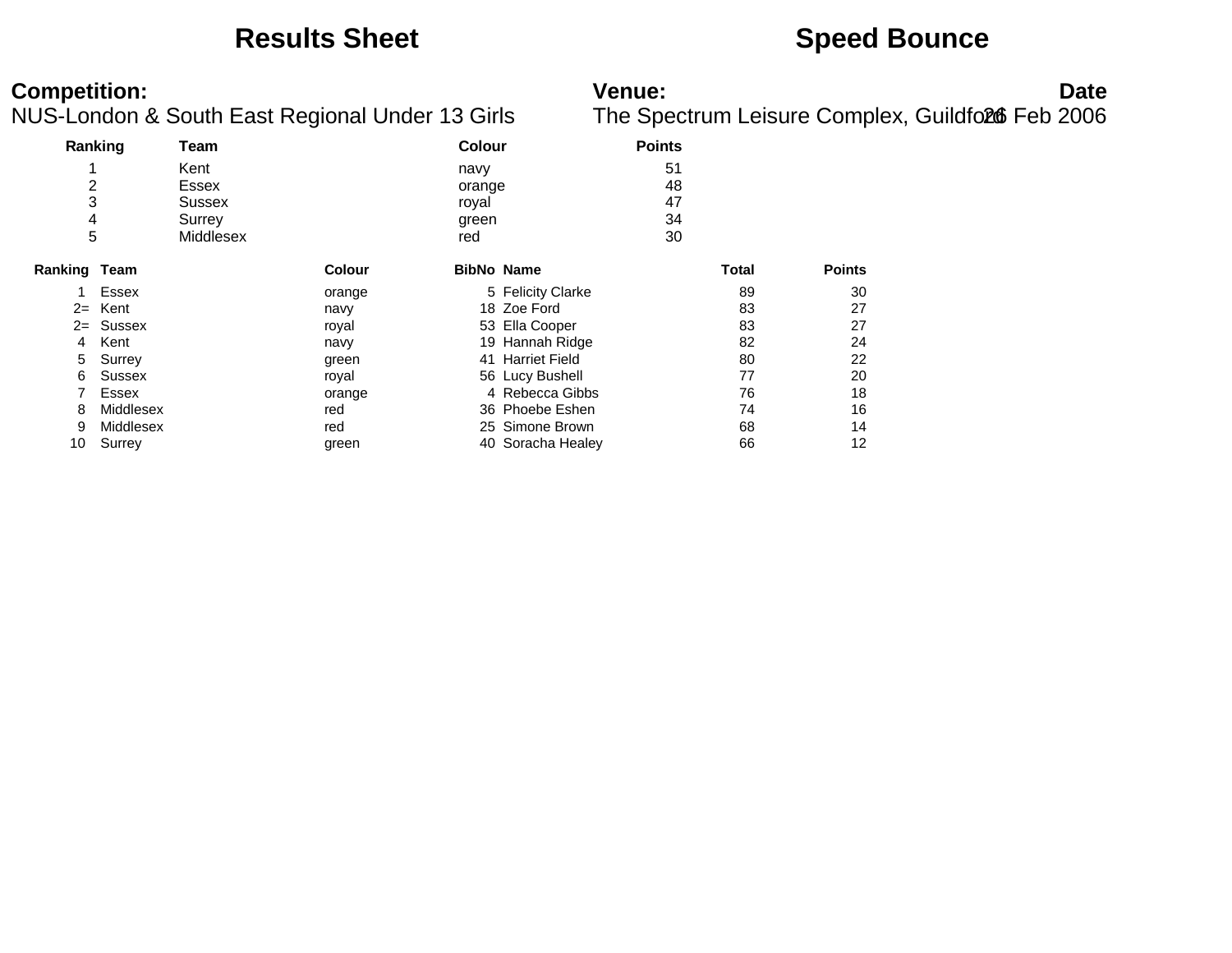### **Results Sheet Standing Long Jump**

| Ranking        |              | Team      |               | <b>Colour</b> |                             | <b>Points</b> |             |               |
|----------------|--------------|-----------|---------------|---------------|-----------------------------|---------------|-------------|---------------|
|                |              | Essex     |               | orange        |                             | 54            |             |               |
| $\overline{c}$ |              | Surrey    |               | green         |                             | 46            |             |               |
| 3              |              | Kent      |               | navy          |                             | 42            |             |               |
| 4              |              | Sussex    |               | royal         |                             | 38            |             |               |
| 5              |              | Middlesex |               | red           |                             | 30            |             |               |
| Ranking Team   |              |           | <b>Colour</b> |               | <b>BibNo Name</b>           |               | <b>Best</b> | <b>Points</b> |
|                | Essex        |           | orange        |               | 1 Jessica Grainger          |               | 2.22        | 30            |
| $\mathcal{P}$  | Kent         |           | navy          |               | 21 Victoria Packman         |               | 2.15        | 28            |
| 3              | Surrey       |           | green         |               | 39 Sophie Small             |               | 2.13        | 26            |
| 4              | <b>Essex</b> |           | orange        |               | 11 Nancy Lebeau             |               | 2.05        | 24            |
| 5.             | Sussex       |           | royal         |               | 59 Vicky Platt              |               | 2.00        | 22            |
| 6.             | Surrey       |           | green         |               | 42 Hannah Field             |               | 1.94        | 20            |
|                | Middlesex    |           | red           |               | 28 Jahmilla Dobson          |               | 1.93        | 18            |
| 8              | Sussex       |           | royal         |               | 49 Ranae Jessop             |               | 1.93        | 16            |
| 9              | Kent         |           | navy          |               | 24 Sophie Woodward          |               | 1.89        | 14            |
| 10             | Middlesex    |           | red           |               | 34 Kieshi Dominique-Stewart |               | 1.83        | 12            |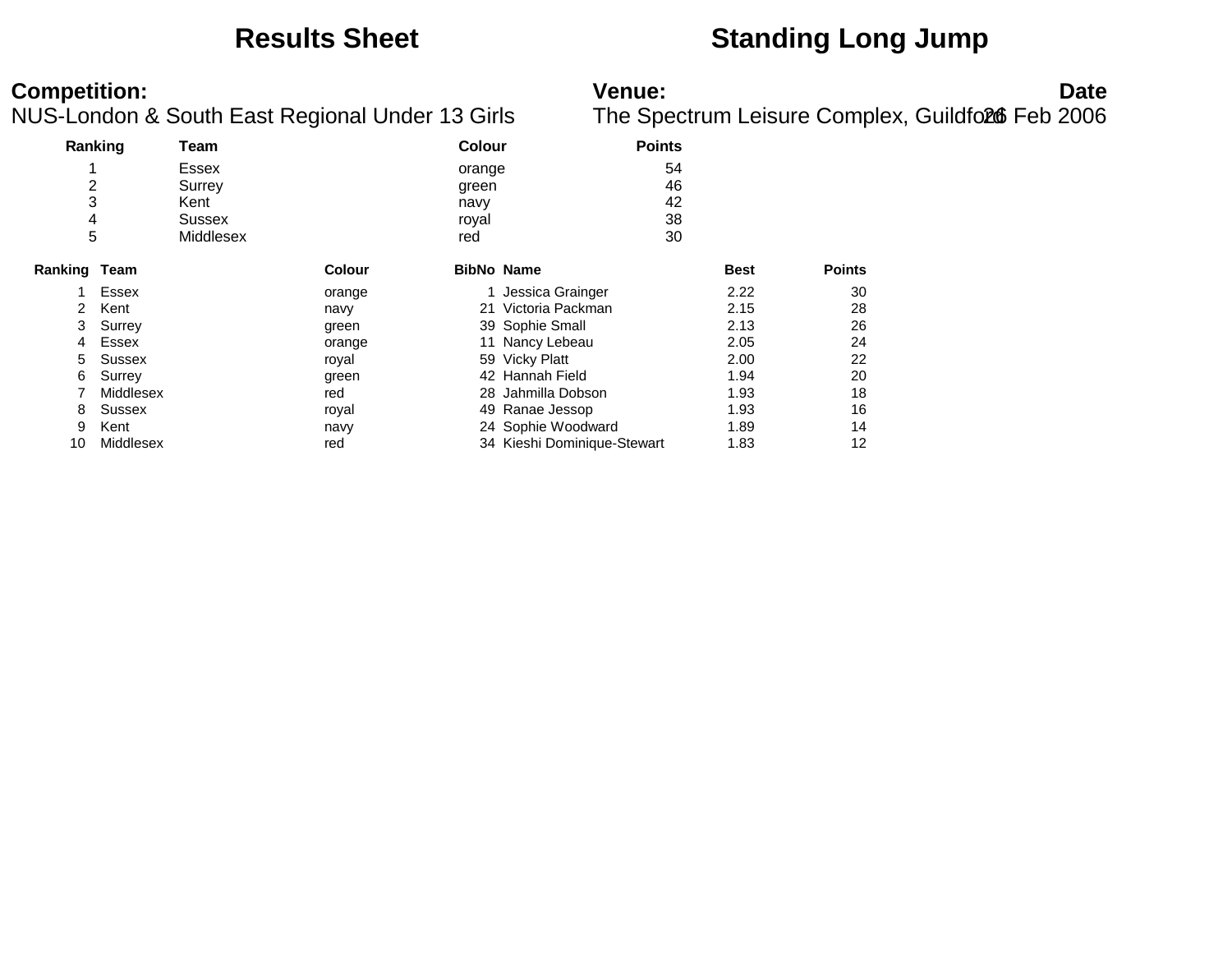### **Results Sheet Standing Triple Jump**

| Ranking               |           | Team                                                                                      |               | <b>Colour</b> |                            | <b>Points</b> |             |               |
|-----------------------|-----------|-------------------------------------------------------------------------------------------|---------------|---------------|----------------------------|---------------|-------------|---------------|
| 1<br>2<br>3<br>4<br>5 |           | Essex<br>orange<br>Surrey<br>green<br>Kent<br>navy<br>Sussex<br>royal<br>Middlesex<br>red |               |               | 54<br>52<br>42<br>36<br>26 |               |             |               |
| Ranking               | Team      |                                                                                           | <b>Colour</b> |               | <b>BibNo Name</b>          |               | <b>Best</b> | <b>Points</b> |
|                       | Surrey    |                                                                                           | green         |               | 37 Jessica Collins         |               | 6.84        | 30            |
| 2                     | Essex     |                                                                                           | orange        | 9             | Ellie Beaford              |               | 6.72        | 28            |
| 3                     | Essex     |                                                                                           | orange        |               | 3 Ailish Wincott           |               | 6.39        | 26            |
| 4                     | Kent      |                                                                                           | navy          |               | 17 Eleanor Campbell        |               | 6.25        | 24            |
| 5                     | Surrey    |                                                                                           | green         |               | 45 Shamilla Simms          |               | 6.14        | 22            |
| 6                     | Sussex    |                                                                                           | royal         |               | 60 Katie Carmichael        |               | 6.13        | 20            |
|                       | Kent      |                                                                                           | navy          |               | 13 Felicity Gibbons        |               | 5.72        | 18            |
| 8                     | Sussex    |                                                                                           | royal         |               | 51 Sophie Rodger           |               | 5.51        | 16            |
| 9                     | Middlesex |                                                                                           | red           |               | 27 Chantel Agyeibi         |               | 5.38        | 14            |
| 10                    | Middlesex |                                                                                           | red           |               | 35 Antoniett Harmon        |               | 5.04        | 12            |